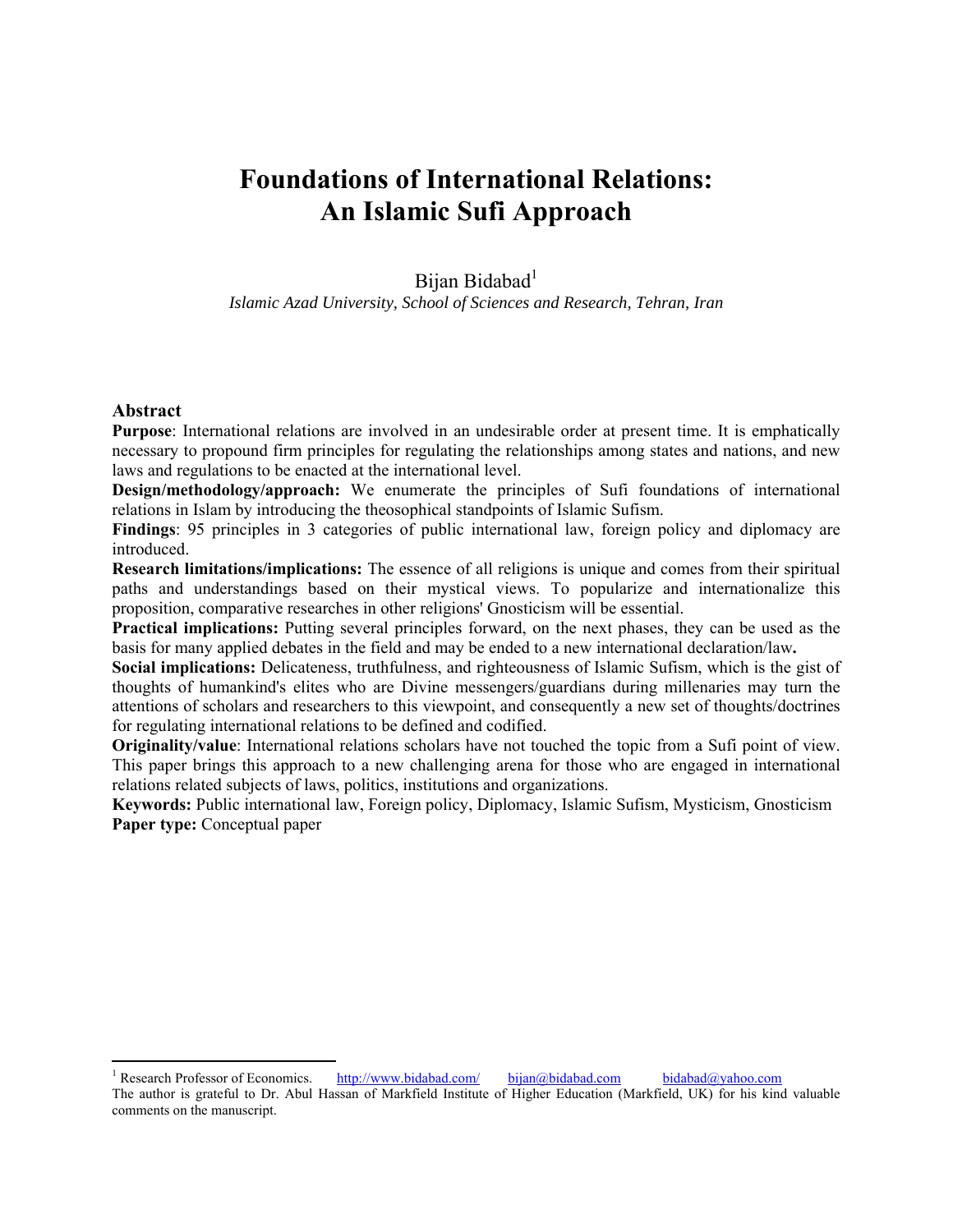#### **1. Introduction**

#### *Background*

Contemporary international relations have been reached a fragile condition and the prevailed disciplines and arrangements cannot prepare stability and peace at international scene. Public international law could not provide the necessary conditions with its current mechanisms.

Generally, many laws have been derived from the religions' legislations but have not the capability of uniqueness and publicity at international scene, due to variety of reasons, especially at the level of countries. Because, the different ethnical, governmental, geographical, political, racial, climate and many other characteristics do not allow to legislate a unique law. The differences at country/local levels are reasonable but to handle the international order we need to grasp a consolidated set of unique and popular laws and regulations. Divine laws (*Shariahs*) of different religions have been developed in domestic law and especially in civil and criminal laws; but their developments for international law have not been satisfactory. Historically, majority of works of Islamic law scholars have been devoted to domestic laws and the problems of international laws have been neglected in their works. This is firstly because of extensive applications of domestic law at local level and rare application at international level; and secondly, the unconformity of different Divine laws (*Shariahs*) of different religions did not let different international thoughts get uniformity and conciliation.

In this paper we are not going to encounter the pride and conscientious of Islam world<sup>2</sup>, and generalize their findings to other nations and followers of other religions. But at the contrary we are looking to find those common points that all Divine religions religiously confess and intellectually accept them. In this regard, we try to explore the concrete principles of the spirits of all religions, and this comes from the theosophy of Sufi paths (*Tariqahs*) in different religions. Since Sufi paths of different religions are based on spiritual and ethical bases of religions and they are so similar and extensively unique.

The development of humanitarian in Islam is not negligible and Islamic scholars have been pioneer in humanities, philosophy and social sciences as well as basic sciences. The works of Sufi Muslims and mystics as Ibn 'Arabi<sup>3</sup>, Ghazzali<sup>4</sup>, Ibn Rushd<sup>5</sup>, Ibn Khaldun<sup>6</sup>, Ibn Sina<sup>7</sup> and also their developments in domestic law are resplendent <sup>8</sup>. But, because of appearing weakness of Muslims' governments at international level their philosophy and thoughts did not grow vis-a-vis the emerging problem at international scene.

It should be noted that original Islamic beliefs are not manifested by the Islamic countries and governments and even the Muslims. If we deeply scrutinize the Divine law of Islam, we will find that Muslims are too far from Islamic thoughts. <sup>9</sup> It is not wrong that if we say the Muslims have mixed the Islamic teachings with their own beliefs, traditions and customs, and it is necessary to reappraisal our approach to all subjects that we call them "Islamic". Moudoodi (1987) (quoted in Abdul Latiff, and Abul Hassan, 2008) argues: "in my opinion there are three or four areas which require immediate attention: jurisprudence (*Fiqh*), economics, social sciences, philosophy and theoretical sciences. In all these areas

<sup>&</sup>lt;sup>2</sup> Abdul Latiff, H.N.M., Abul Hassan, (2008) Rise and fall of knowledge power: an in-depth investigation, Humanomics, Vol. 24, No. 1, pp. 17-27, Emerald Group Publishing Limited, www.emeraldinsight.com/0828-8666.htm. 3

<sup>&</sup>lt;sup>3</sup> See: Halligan, F. R. (2001),The Creative Imagination of the Sufi Mystic, Ibn 'Arabi, Journal of Religion and Health, Vol. 40, No. 2, Summer 2001.<br><sup>4</sup> See: Choudhury, M. A. (1997), The epistemologies of Ghazzali, Kant and the alternative; formalism in unification of

knowledge applied to the concepts of markets and sustainability. International Journal of Social Economics, 24,7/8/9.

<sup>&</sup>lt;sup>5</sup> Ibn Rushd (AD 1126-1198) Jurist and philosopher, known as Averroes, Commentator on Aristotle who influenced Western philosophy.<br><sup>6</sup> Ibn Kholdu

Ibn Khaldun, His "Introduction" (Muqaddimah) in history made him the founder of sociology and historiography.

 $<sup>7</sup>$  Ibn Sina (AD 980-1037) Sufi Dervish and famous philosopher and physician, known as Avicenna.</sup>

<sup>&</sup>lt;sup>8</sup> See Malamud, M. (1994), Sufi Organizations and Structures of Authority in Medieval Nishapur, International Journal of Middle East Studies, Vol. 26, No. 3. (Aug., 1994), pp. 427-442. Cambridge University Press,

http://links.jstor.org/sici?sici=0020-7438%28199408%2926%3A3%3C427%3ASOASOA%3E2.0.CO%3B2-2<br><sup>9</sup> See: Lewis, Bernard,(2007) Freedom and Justice in Islam, culture and society, Transaction Social Science and Modern Society, Vol. 44, No. 2, January/February, pp. 66-70.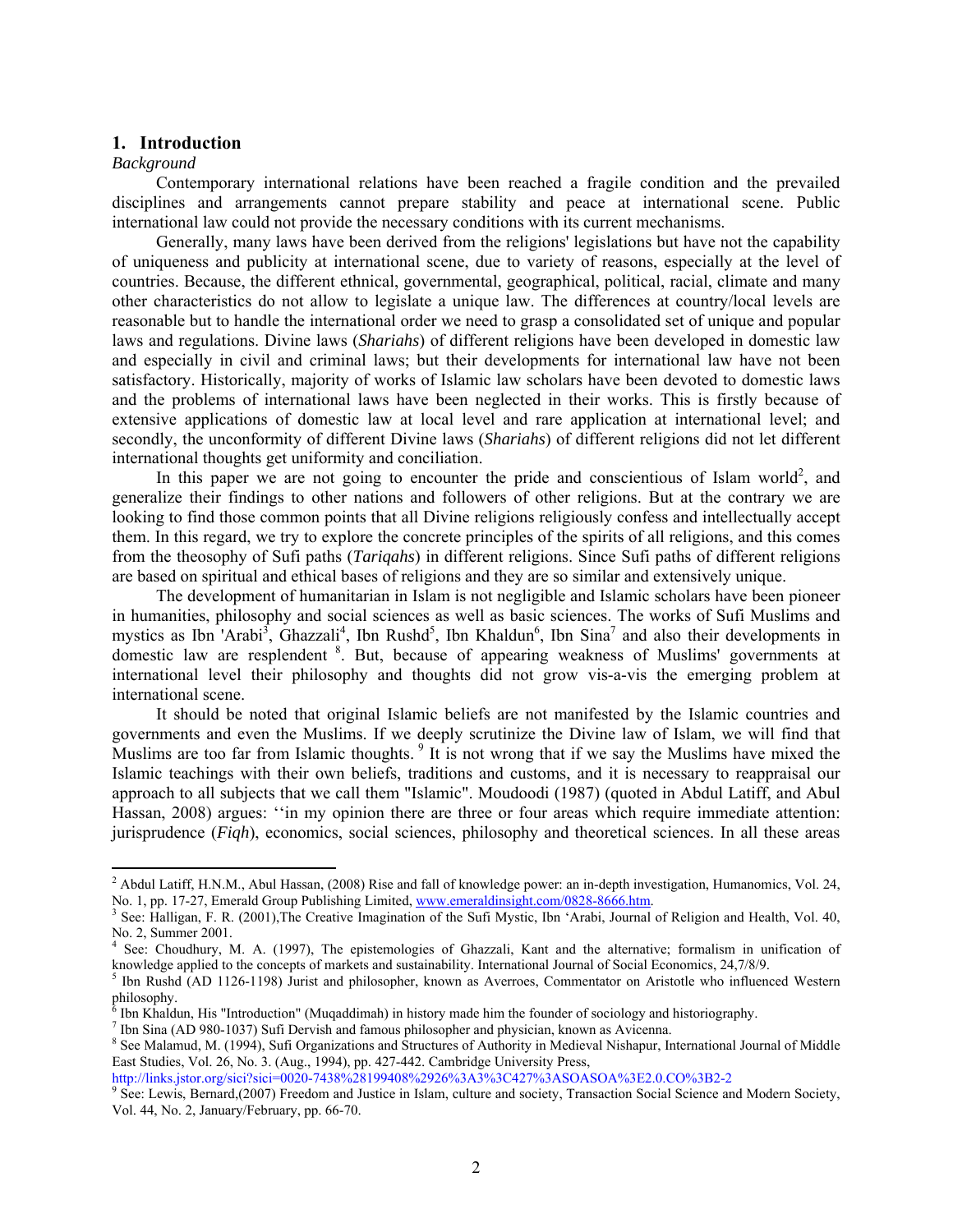research should be conducted with firm belief in the philosophy that Quran and *Sunnah* of the Prophet are really the perennial source of knowledge and we have to draw everything from this source alone'' (p.7). Here, in this paper we add the particular fields of public international law and foreign policy and diplomacy as fields of political sciences to Moudoodi's items and try to enumerate some of the main guide stones for development of Islamic thoughts in the fields of international humanities. This paper is going to bridge the existing gap between Islamic thoughts and modern world problems in the cited fields that Islamic literature has not explained it.

#### *Objective*

To regulate the international relations, we need to revise the ideas that the bases of relations are constructed upon. In this paper we are going to enumerate the principles that need to be revised and rebased. Three important subjects of public international law, foreign policy and diplomacy are under our consideration. After giving a brief overview about theosophy, we will give the main principles in the three cited fields.

One of the reasons that international law and its disciplines has been unable in this provisions is that it has gotten away from the law of creature and human nature. On the other side, the behaviors of the governments have been diverted from righteousness and humanistic considerations. Thus, if new mechanisms based on common sense of human nature to be designed in such a way that not to consider the interests of countries unilaterally, might be able to take step into improvement of international relations in this period of human history.

In this regard, some ethically-based frameworks may be affective –if be popularized and accepted by global community. The Spirit of legislations in all religions can help peoples and politicians and law scholars to increase this popularity. The *Tariqah* (Sufi path), Sufism, mysticism and ethical beliefs in different religions are the same and unique and had been stable and unchangeable for millenniums and wisdom has accepted and accepts it in all times and locations; because they are based on conscience, ethic, wisdom and intellect. Thus, if the international relations to be defined and designed upon the base of the unique religions' spirit, we will reach to a unique law that has publicity and acceptability capabilities.

#### *Contents*

This study is divided into eleven sections. Section 1 is an introduction. Section 2 gives a brief on methodology. Section 3 opens a discussion on political psychology of tyranny. Section 4 discusses in human transcendence and religion. Section 5 discusses the inference method. In section 6 theosophy of *Shariahs* (legislations) and international relations are discussed. The next three sections are devoted to public international law principles, foreign policy principles, diplomacy principles, and finally section 10 gives conclusion and suggestion. Section 11 lists the references.

#### **2. Methodology**

Development of religious jurisprudence in public international law domain is ignorable and it is because of juristic conflicts of different religions and sects. Therefore, we need to use the approach of theosophy to understand the secrets of religious ordinances/commandments; because, all the messengers have been wise and their decisions and ordinances are completely intellectual. In formal jurisprudence, the jurist just try to explore and issue judicial decrees according to the appearing formal meaning of Qur'an and tradition and does not scrutinize the deep meaning of Qur'an and *Sunnah*. This is long-term prevailed methodology for inference of commandments. In view of this paper, this inference method does not suffice to understand the reasons of ordinances descent. We need to find out the secrets of ordinances. These secrets must be fully based on intellect. This is why we need to use theosophy to understand the reasons of commandments.

Dialecticians and theosophists distinguish the definitions of knowledge and theosophy. They believe that knowledge is to understand truth of the world and theosophy is to understand the secrets of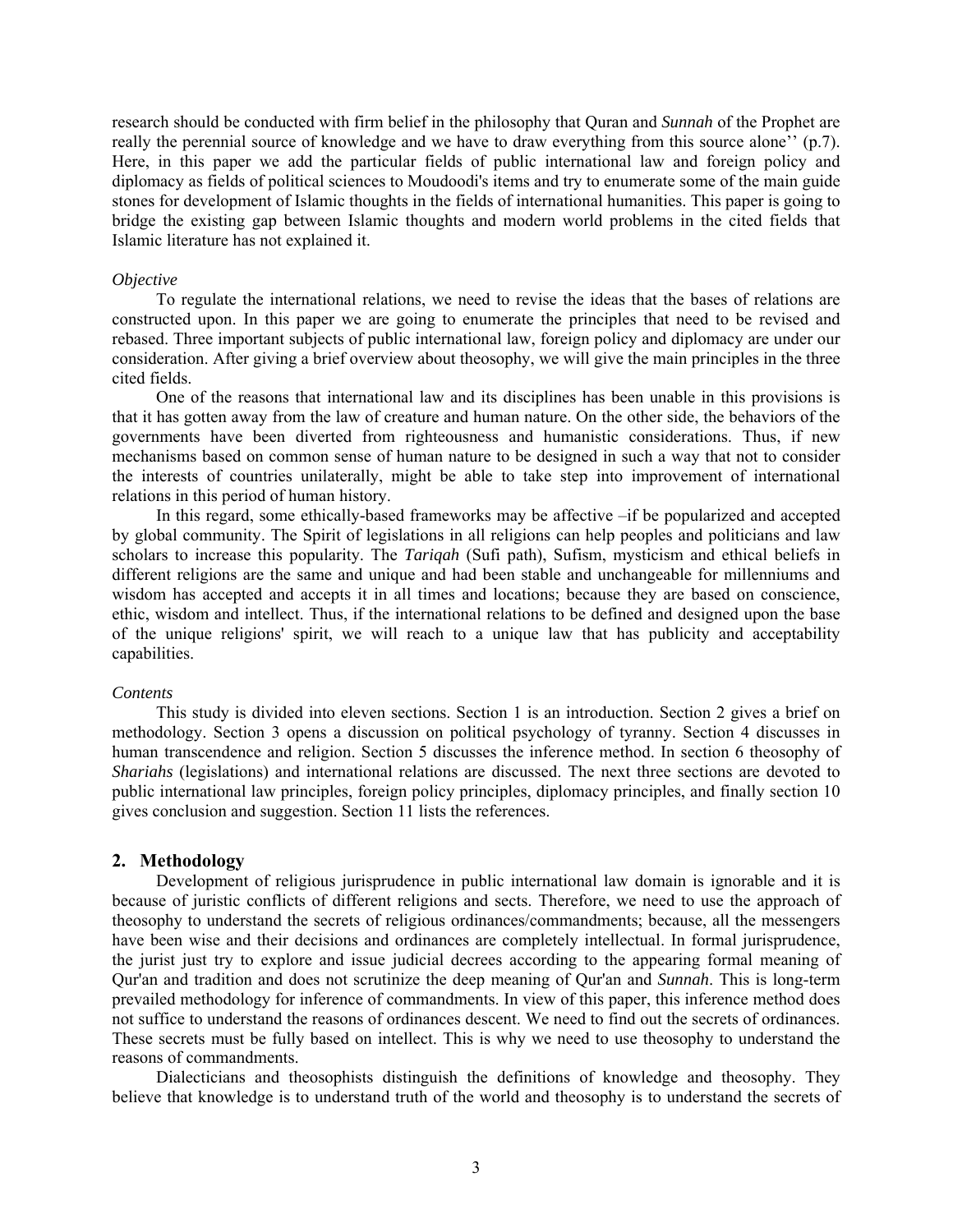things. Though, both of them reach each other in higher ranks. Metaphor of theosophy in our view is the descent declination of the glimmer of the matured theosophy of the Legislator that has been is the reason for legislation of formal and minor commands at different religions. The general rule of the "principle of theosophy" that expresses the necessitous of wisdom and *Shariah* (as legislation) provides the main foundation of our approach to solve the problem.

So here, considering this rational manner which comes from the unique spirit of all religions we try to explore a set of general principles. Bidabad  $(2006)^{10}$  by this way explored a collection of diverse and remarkable principles from the books of Sufis and mystics that can be used as a basis at this time. In that book some important principles in three chapters of public international law, diplomacy and foreign policy are proposed that we are going to touch their generalities in this paper. In fact this paper is a brief summary of that book and the detailed reasoning can be accessed in the cited book.

These principles are more probable to be accepted by the world peoples and governments. These principles should be able to determine necessary framework of governments' behaviors in their mutual interactions.

#### **3. Political psychology of tyranny**

 $\overline{a}$ 

The word "Arrogance" literally means: "behaving in a superior manner" and is considered as one of the most detestable phenomenon in religion. The said phenomenon takes a special notice while achieved against divine commands, indicating that the arrogant believes to be in a higher position than Divine Master of Affairs and Authority. The origin and basis of all corruptions, deviations, and violations are "arrogance". The reason why "*Iblis*"<sup>11</sup> (Satan) was expelled from the heavenly court was "arrogance" and the arrogance of Pharaoh brought him to destruction and death.<sup>12</sup>

From the individual psychological point of view, arrogance makes a person feel as if he is in a superior and higher position than others; and *Iblis* was under the same illusion. The case is mentioned in Glorious Qur'an as follows: "**When your Lord said unto the angels: I am about to create a mortal out of mire. And when I have fashioned him and breathed into him of My Spirit, then fall down before him prostrate. The angels fell down prostrate every one, saving Iblis he was scornful and proud and became one of the disbelievers. He said: O Iblis! What hindered you from falling prostrate before that which I have created with both my hands? Are you too proud or are you of the high exalted? He said: I am better than him. You created me of fire, while you created him of clay. He said: Go forth from hence for you are outcast. And my curse is on you till the Day of Judgment.**" <sup>13</sup> *Iblis* considered himself better and superior than Adam, and this illusion resulted in descending him to the lowest rank.

From the social psychological standpoint, the said phenomenon can also be observed in, groups, nations and countries. Nationalism is a variety of illusory desire for superiority over other nations. Most

وَ قالَ فِرْعَوْنُ يا أَيُّهَا الْمَلَأُ ما عَلِمْتُ لَكُمْ مِنْ إلهٍ غَيْرِي فَأَوْقِدْ لِي يا هامانُ عَلَى الطِّينِ فَاجْعَلْ لِي صَرْحاً لَعَلِّي أَطْلِعُ إِلى إِلهِ مُوسى وَ إِنِّي لَأَظُنُهُ مِنَ الْكاذِبِينَ وَ **اسْتَكْبَرَ هُوَ وَ جُنُودُهُ فِي الْأَرْضِ بِغَيْرِ الْحَقِّ وَ ظَنُّوا أَنَّهُمْ إِلَيْنا لا يُرْجَعُونَ.**  إِذْ قَالَ رَبُّكَ لِلْمَلائِكَةِ إِنِّي خالِقٌ بَشَراً مِنْ طِينٍ فَإِذا سَوَّيْتُهُ وَ نَفَحْتُ فِيهِ مِنْ رُوحِي فَقَعُوا لَهُ ساجدِينَ فَسَجَدَ الْمَلائِكَةُ كُلُّهُمْ 51-71 ,71-78 Sād XXXVIII ,71-78 فَا أَجْمَعُونَ إلاَّ إبْلِيسَ اسْتَكْبَرَ وَ كانَ مِنَ الْكافِرينَ قَالَ يا إبْلِيسُ ما مَنَعَكَ أَنْ تَسْجُدَ لِما خَلَقْتُ بِيَدَيَّ أَسْتَكْبَرْتَ أَمْ كُنْتَ مِنَ الْعافِينَ مِنْ نار وَ خَلَقْتَهُ مِنْ طِيَن قالَ فَاحْرُجْ مِنْها فَإِنَّكَ رَجِيمٌ وَ إِنَّ عَلَيْكَ لَعْنَتِي إِلى يَوْمِ الدِّينِ.

<sup>&</sup>lt;sup>10</sup> Bidabad, Bijan (2006) Sufi foundations of Islamic international relations, public international law, foreign policy and diplomacy, a theosophy approach, 2005. http://www.bidabad.com/doc/mabani-erfani-ravabet-beynolmelal-en.pdf<br><sup>11</sup> Al-Baqarah II, 34. "And when we said unto the angels: prostrate yourselves before Adam, they fell prostrate, a

**Iblis. He demurred through pride, and so became a disbeliever**."

وَ إِذْ قُلْنا لِلْمَلائِكَةِ اسْجُدُوا لِآهَمَ فَسَجَدُوا إِلاَّ إِبْلِيسَ أَبِى وَ اسْتَكْبَرَ وَ كانَ مِنَ الْكافِرِينَ .<br>Al-Qasas XXVLLL, 38-39: "And Pharaoh said: O chiefs! I know not that you have a God other than m **me (afire), O Haman! Bake the mud; and set up for me a lofty tower in order that I may survey the God of Moses; and lo! I deem him of the liars. And he and his hosts were haughty in the land without right, and deemed that they would never be brought back to us.**"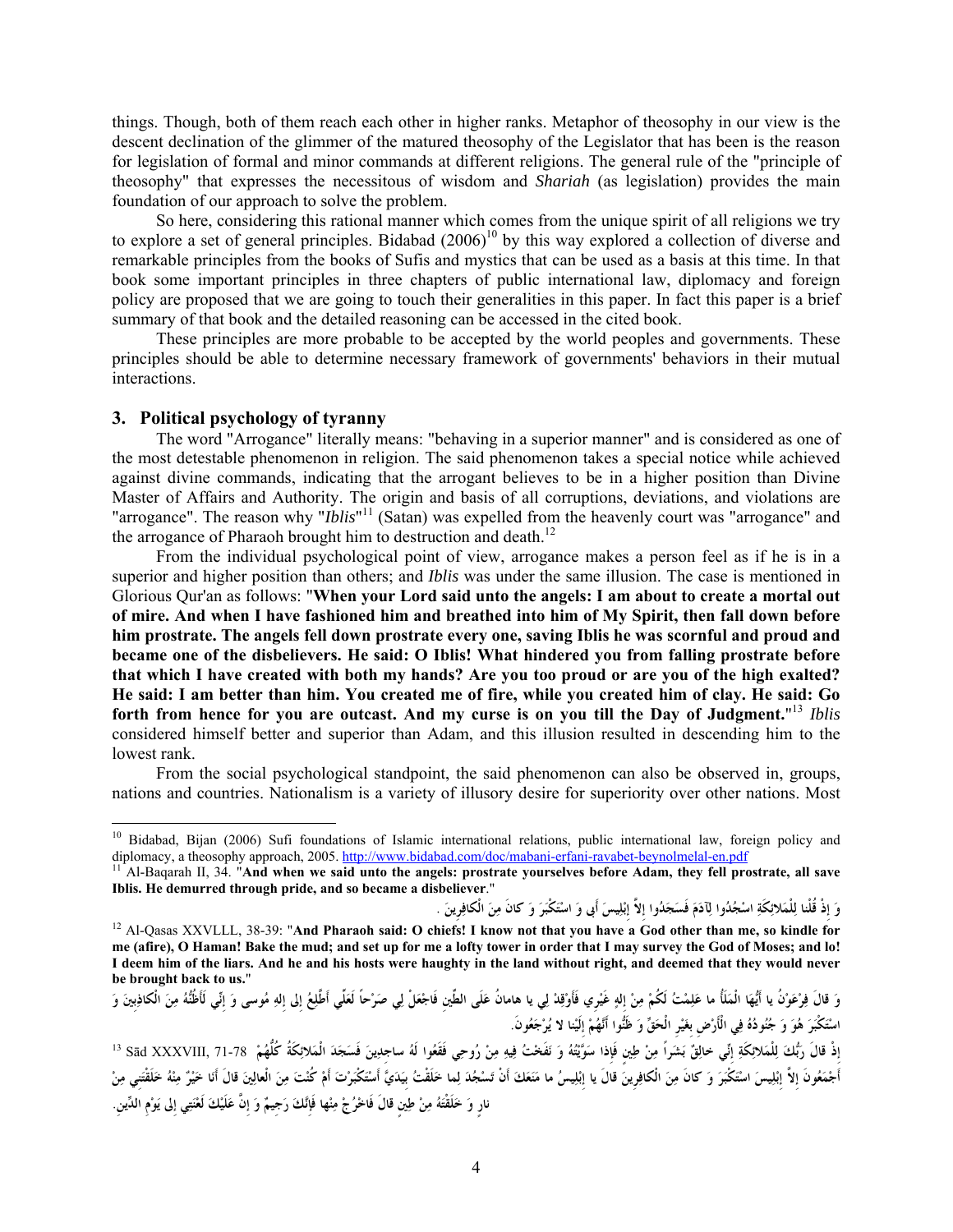of times two countries, having these very same illusions, fight with one other, and kill their fellow human being just for this very reason that "you live on the other side of the border but I live in this side". All different types of desires for superiority, which are based on, groups, nations, races, languages, cultures, religious sects, religions, and even sciences are capable of producing social arrogance, which are the origins and bases of all wars, unfairnesses, cruelties, oppressions, massacres and corruption in the world. Just by a careful consideration of the subject, we will find out that, the only factor leading us to magnanimity and dignity is piety and virtuous behaviors<sup>14</sup>. Moreover, belonging to groups, tribes, nationalities, races, cultures and even acquired knowledge shall not produce dignity for a man and or his society as compared with other societies. All human beings and other creatures are created by only one creator who has a unique affection towards all of them. So that how can we think about the pride and superiority.

In today's world, we can see that several issues such as, superior race, superior power, superior economy, superior nationality, superior culture, superior equipments and armament and superior science are all, the causes for destruction and killing the human being. This kind of behaviors has led the humankind to fall at the level of wild animals, even more inferior to them namely, plantations and inanimate objects. There are few animals, which are accustomed to kill their own kind and this will happen only on the compulsory starving occasions. With the exception of wolves and hyenas, no other animals would kill and eat their own kind. But, the humankind who believes to be civilized and transcendent being, kills his fellow human beings just to satisfy his desires of presidency and arrogance and/or taking more pleasure in his future eating and sexual activities. He wrongfully thinks that he is created to live and grow on the corpse of his brethren, or other ethnic groups, nationalities and races, to be able to eat better, have better sexual intercourses, excrete much easier, and sleep heavier.

It is certain that there have been the same reasons behind waging all wars. Moreover, it is not improbable at all that due to her stupidity of arrogant, the whole humankind had not committed suicide for several times and being born again. Second World War, was another warning for the same teachings of arrogant racism and ethnic superiority which was about to ruin and destroy the humankind through fire and wickedness, so that ambitious persons such as Hitler to be able to acquire their illusory superiority. Suppressing the danger and menace of foolish sovereigns and rulers who have never felt the concepts of humanity and have been remained within the arrogance stupidity and its related ignorance, is a must. The said sovereigns have never thought about their filthy inside; and will bring to destruction those lively, spiritual, affectionate hearts of the children, adults and old ones, whether being a man or woman, just to fill up their dirty stomach as much as possible. Human beings should according to humane covenant, create an environment filled with full of brilliance of knowledge, wisdom and humanities, consequently having started a movement from brutality towards humanity.

The reason for these encroachments and transgressions is the decline of humane standpoints to a lower point namely brutality standpoints. Under the despotism and jungle life the weak is always suppressed. Certainly, this kind of government in the jungle has its own special regulations, and the rule of "survival of the fittest" is exactly observed. Moreover, it has seldom been observed that a wild beast kills its own kind saving at those circumstances that the existence of the kind is based on the killing of the own kind. Regretfully, in human societies, this kind of governance, which is ruled under the nature and criteria of animals, is much worse than the government of jungle life. Because in so-called human societies this straight stature animal (human being) kills thousands of his fellow-human beings not just for subsistence or making a living but to remove obstacles and bothersome persons blocking the way to achieve his desires and/or seeking retribution. Whereas, there is no such an aim amongst animals –unless exceptions- while killing each other.

يا أَيُّهَا النَّاسُ إنَّا خَلَقْناكُمْ مِنْ ذَكَرٍ وَ أُنْثى وَ جَعَلْناكُمْ شُعُوباً وَ قَبائِلَ لِتَعارَفُوا إنَّ أَكْرَمَكُمْ عِنْدَ اللَّهِ أَثْقاكُمْ إنَّ اللَّهَ عَلِيمٌ خَبيرٌ.

<sup>14 -</sup>Al-Hujurāt XLIX, 13. "**O mankinds! Lo! We have created you of a male and a female, and have made you nations and tribes that you may know one another. Lo! The noblest of you, in the sight of Allāh, is the most pious in conduct. Lo! Allāh is Knower, Aware**."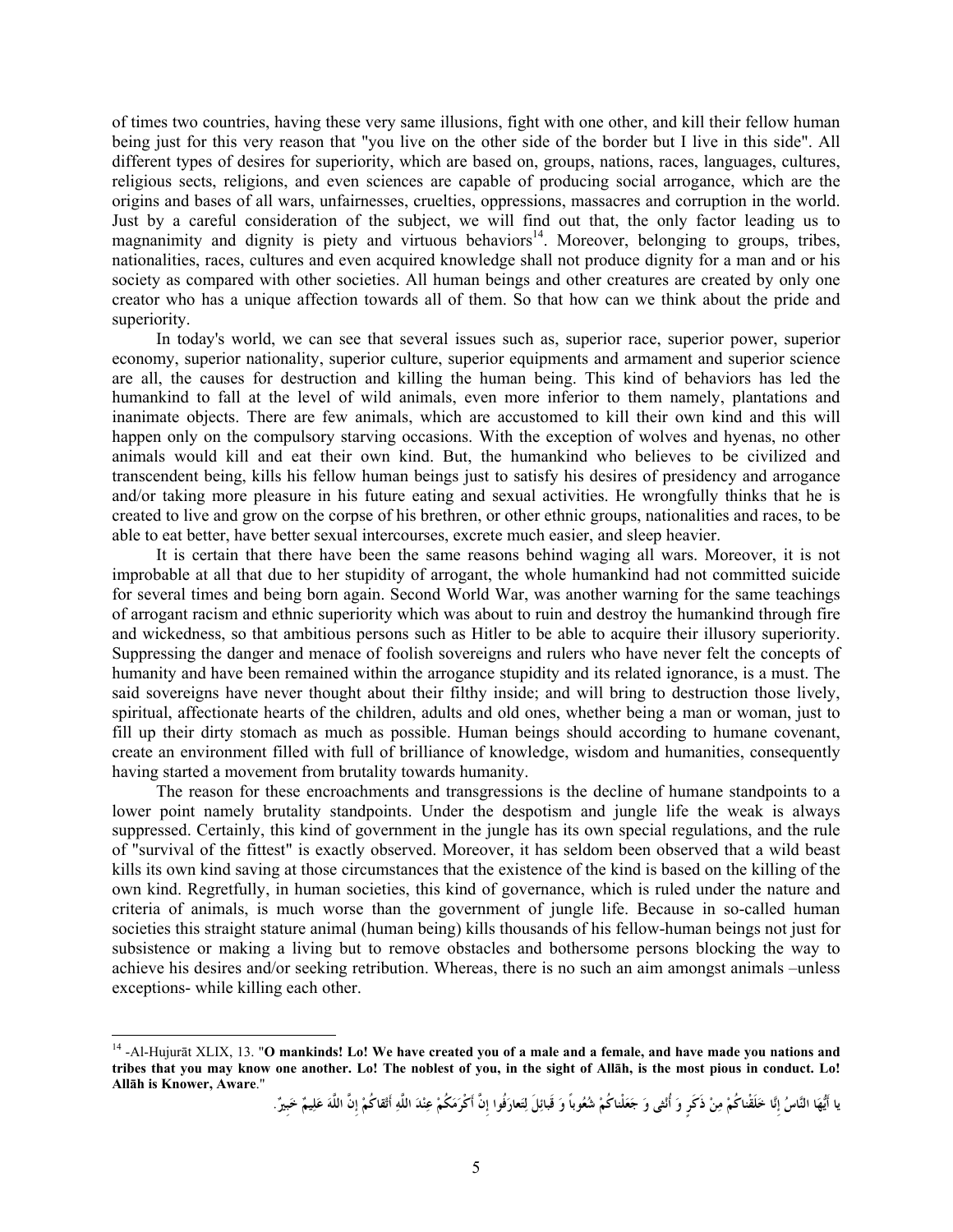#### **4. Human transcendence and religion**

As a matter of principle, human societies should take those transcendental issues into consideration, which are not observed in animal societies. One of the subject matters of the said issues is advancement of morality in international relations, which results to the establishment of a transcendental diplomacy amongst societies. This kind of diplomacy is not based on "power"; consequently, its elements and components are not parts of "power". Although during several centuries there has been some narrow efforts about this subject matter, but human beings at present time are not decided yet to establish such a kind of transcendental diplomacy, and there will be a long way ahead to approach this end. Probably those persons can get to this end that evolutionary changes have developed their thoughts. These expectations might happen only on that time when human beings are succeeded by taking advantage of science and technology to bring some changes in their own body, as a result, to strengthen the transcendental attributes in themselves, and grow the seeds of improved human being. Anyhow, this subject matter corresponds to the materialization of an expectation in a distant future.

All divine religions are founded to attain the said transcendental attribute and the messengers are appointed to attain the aforementioned goal. This order of prophets, divine guardians, and divine executors from Adam (A) to Moses (A) then to Christ (A) then to Muhammad (S) and to present time shall be continued till the end of time. Moreover, in each age according to the circumstances of place and time, the accomplishments of divine manifestations will be enhanced. These divine manifestations are messengers (apostles) who are Divine Master of Authority<sup>15</sup>. Therefore, all religions are successively at the same line towards transcendence and perfection. Out of various courses of human endeavors to codify social laws and regulations, the efforts of prophets, divine guardians, and divine executors are much more noticeable. The Reverend Messenger of Islam, who is perfect manifestation of all previous religious thoughts and an advanced heritage of laws and regulations of previous religions, has been a turning point of this evolution. Regretfully through some wrongful commentaries and interpretations made by so-called religious scholars, His precious orders (commandments) have been so distorted that one of the Sufis addressing His Reverend said: "your religion is so decorated and distorted that if you be back you would never recognize your own religion".

#### **5. Inference method**

 $\overline{a}$ 

Islamic standpoints to different problems are consistent and integrated, and sagacious persons believe that true Islamic laws are just the same as unchangeable scientific laws. These laws were made and innovated on the basis of humankind's nature and are fully compatible and in harmony with the states and behaviors of human beings. Different religious sect's jurists have commented on the basic principles of religion in detail. Moreover, it might be that, these detailed commentaries have been the reason for introducing various decisions in religion and the cause of all existing differences. The current jurisprudential methods between various sects of Shiites and Sonnies and the method of reasoning of canon lawyers affiliated to the said sects about reasonability of the sources of jurisprudence are quite different. And this can be the base and origin of discrepancies between decisions and viewpoints, which are principally opposite to the religion's objectives. Unity is the main aim of religion, which said: "**And hold fast, all of you together, to the cable of Allāh and do not separate. And remember Allāh's favor**  unto you."<sup>16</sup> Probably the said verse suffices us for setting aside all these argumentation about reasonability of different sources of jurisprudence and different methods of deduction at religious laws, such as: traditions, narrations, analogy, consensus of opinions, juristic preference, reasoning through exigency, blocking the detrimental means and so on. We should use the aforementioned sources just for expansion of thoughts and utilizing the teachings of reasoning. The Lord of the Age is the, possessor of

<sup>&</sup>lt;sup>15</sup> Al-Baqarah II, 106. "Such of our revelations as we abrogate or cause to be forgotten, we bring (in place) one better or the **like thereof. Know you not that Allāh is able to do all things**".

ما نَنْسَخْ مِنْ آيَةٍ أَوْ نُنْسها نَأْتِ بخَيْرٍ مِنْها أَوْ مِثْلِها أَ لَمْ تَعْلَمْ أَنَ اللَّهَ عَلَى كل شَيْء قديرٌ . **وَ اعْتَصِمُوا بِحَبْلِ اللَّهِ جَمِيعاً وَ لا تَفَرَّقُوا وَ اذْكُرُوا نِعْمَتَ اللَّهِ عَلَيْكُمْ .** 103. ,III Imran-Āle <sup>16</sup>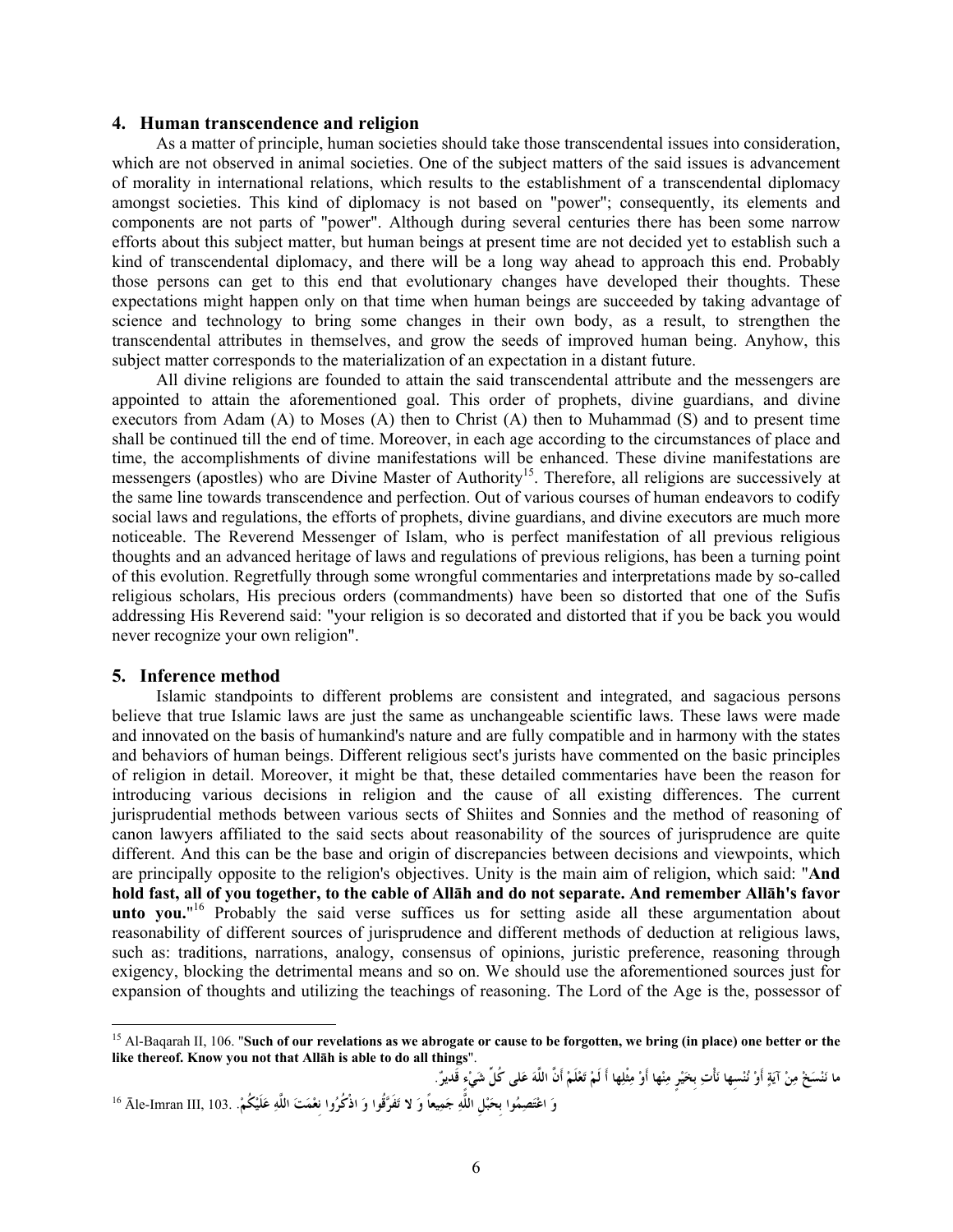the absolute reasonability, and because of his confirmation, Glorious Qur'an possesses transcendental reasonability. Moreover, all Islamic sects are unanimous on the latter's reasonability. Thus, in defining these principles, it has been made efforts, as far as possible, not to rely on the conjectural references and uncertain traditions and narrations,<sup>17</sup> because conjecture can by no means take the place of truth,<sup>18</sup> whereas there are too many traditions, which have different meanings, and even some of them are contradictory with some others. Therefore, invoking this kind of traditions, which results to various interpretations, not only would not resolve our difficulties, but they would introduce contradictory decisions, which are the cause of discord among the nations, instead of bringing unity. On the other hand, the interpreter of the words of the impeccable should have some special requirements that we are not going to discuss about it here.<sup>19</sup> Above all, discernment of the words of the impeccable while they are speaking in their human beings position and/or while they are inspired<sup>20</sup> are not so easy to understand.<sup>21</sup> Although it is said: "**your companion does not err, nor he goes astray. Nor he speaks out of desire. It**  is naught save an inspiration that is inspired<sup>"22</sup> But understanding and discernment of their statements and words necessitate passing the similar several phases of Sufi paths of those magnanimous and honorable persons, otherwise to distinguish the words of the speech from the purport becomes very difficult.<sup>23</sup> In the noble book of Salehyeh it is mentioned that, "Conjectural reference if does not lead to knowledge and understanding would result to conjecture. One who knows the path of tasks and is doubtful about the subject matter and its related doubts, and could not attain the knowledge, is excused to be in doubt. But to take a conjectural order as a certain one, and to introduce it as divine commandment binding on oneself and the followers, and make stalled and dependent divine commandments on an incorrect judgment and baseless analogy and on one's own desire, this is opposition to God and to call oneself as his agent without being authorized, it "**will not avail aught against the truth**" 24 although "**will take advantage from the people.**" 25 In another part of the book, it has been written: "the future and the past news as well as invisible world's news are mentioned in Glorious Qur'an. The appearances of the words are eloquent and their hearts and inwards amplitude, its words are purposeful and each one of its sentences is a complete topic, and together with others are a perfect knowledge, and all of them together are successful at the end".<sup>26</sup>

In this book, we have made effort to invoke just Qur'an's verses if possible. And on special cases,

20 Al-Kahf XVIII, 110. "**Say: I am only a mortal like you. My Lord inspires in me**". **. ليِّا وحيُي ثلكُمِم ٌبشر اَنا اَإنَّم قُل**

<sup>&</sup>lt;sup>17</sup> The common belief is that all traditions and narration are to be taken as genuine and correct reference. But with respect to the fact that the impeccable were under dissimulation state and/or they have answered the questions just according to the personality of the persons who have propounded the questions, therefore it seems better their words to be taken as doubtful or conjectural reference.

<sup>18</sup> Yūnus X, 36. "**Assuredly conjecture can by no means take the place of truth**". **. ئاًْيَش قَِّالْح َنِم نِيْغُي لا الظَّنَّ إِنَّ**

<sup>&</sup>lt;sup>19</sup> See: B. Bidabad, A. Harsini (2003) Economic-juristic analysis of usury in consumption and investment loans and contemporary jurisprudence shortages in exploring legislator commandments. (In Farsi). http://www.bidabad.com/doc/reba9.html

See also: Bidabad (2004), Economic-juristic analysis of usury in consumption and investment loans and contemporary jurisprudence shortages in exploring legislator commandments. Proceeding of the 2<sup>nd</sup> International Islamic Banking Conference. Monash University of Malaysia. 9-10 September. (In English) http://www.bidabad.com/doc/reba-english-4.html

<sup>&</sup>lt;sup>21</sup> For more information see: "Collection of juristic-social articles", written by His Excellency hajj Dr.Noor-Ali Tabandeh, .<br>Haqiqat Publication. Tehran, (2001).<br>مَا ضَلَّ صَاحِبُكُم وَ مَا غَوَي وَ مَا يَنطِقُ عَن الهَوَي اِن هُوَ رِلَّا وَحيٍّ يُوحَي. 4.2-Al-Najm LIII, 2-4.

<sup>&</sup>lt;sup>23</sup> There are too many narrations on this subject. In Bahar-ol-Anvar there is a separate chapter with 116 narrations on the subject. Bahar-ol-Anvar, volume 2, chapter 26, p. 182.

بحارالأنوار ج: ۲ ص: ،۱۸۲ باب -۲۶ أن حديثهم ع صعب مستصعب و أن كلامهم ذو وجوه كثيرة و فضل التدبر في أخبارهم ع و التسليم لهم و النهي عن رد أخبارهم.

**<sup>.</sup>إِنَّ الظَّنَّ لا يُغْنِي مِنَ الْحَقِّ شَيْئاً** 36. ,X Yūnus 24

<sup>&</sup>lt;sup>25</sup> His Excellency Noor Ail Shah the second, Salehyeh, 2<sup>nd</sup> ed., Tehran University Pub., 1967, Haqiqat no. 374, p. 250.<br><sup>26</sup> His Excellency Noor Ail Shah the second, Salehyeh, 2<sup>nd</sup> ed., Tehran University Pub., 1967, Ha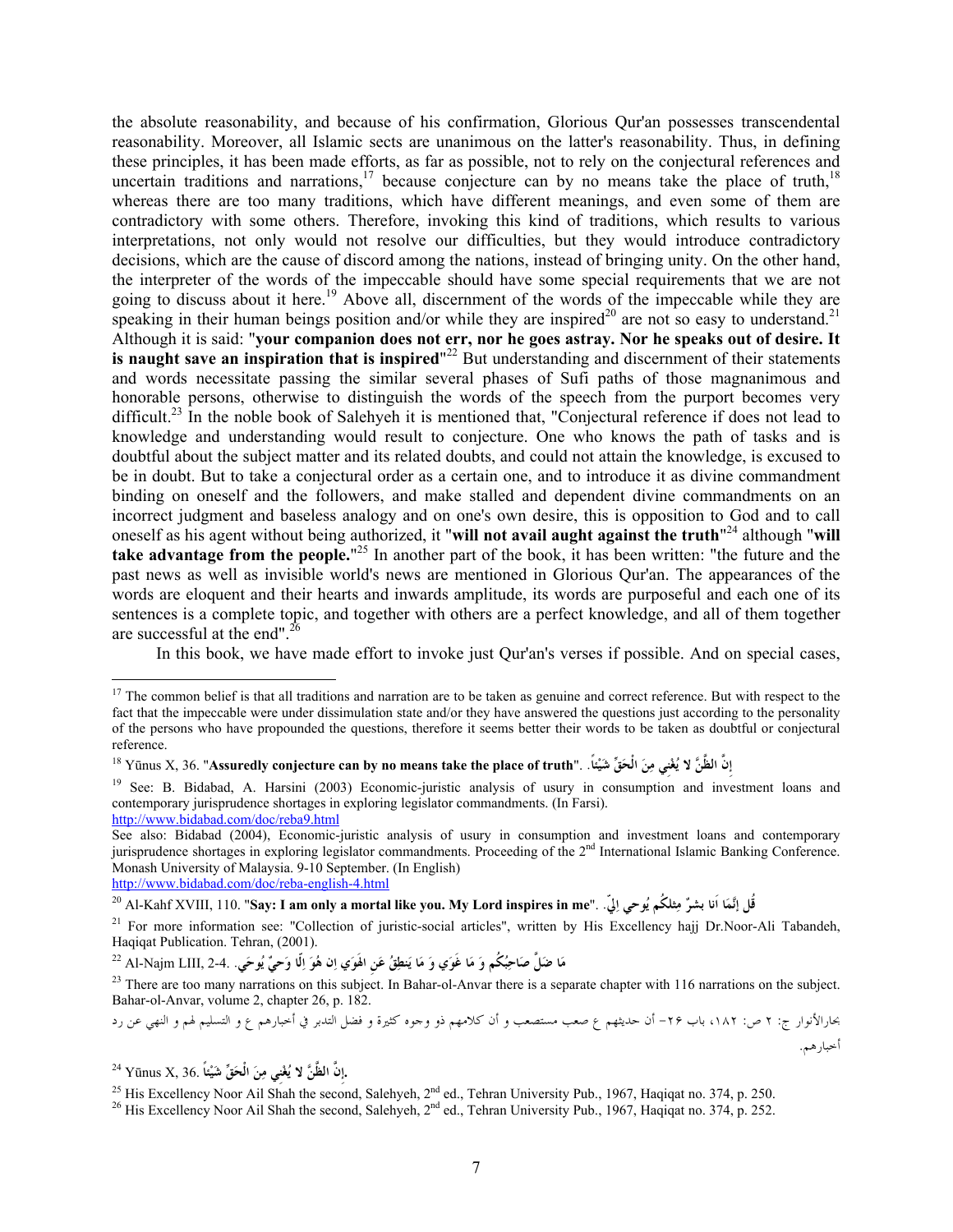reference is made to the statements of Reverend Messenger (S) and Imam Ail (A). These two honorable personalities are respected and accepted by all Islamic sects and religious groups. Their remarks and statements are accepted and performed sincerely and willingly by all Muslims all over the world.

As it is stated by Molavi: There is an apparent meaning for Qur'an's verses as well as inward meaning. And there is an inward meaning for the latter, and so on. On the basis and to the degrees of suitability of our understanding, different comments and meanings from Qur'an's verses can be understood and/or construed. But generally, that which is not contradictory to the appearance of the Qur'an's verses can be accepted as an exegesis of Qur'an. In other words, a commentator just states his own understanding from Qur'an's verses. From the appearance meaning of the words some various advantages have been taken, in a manner that, some has explicated and paraphrased (interpreted) Qur'an's verses, and some other persons known as "*Batinyeh*" (Esoteric, Batinis) have emphasized on the inward meaning of Qur'an's verses.<sup>27</sup>

After the establishment of Islamic community and while Reverend Messenger was in charge of community's management, in different occasions, where a new instruction was needed or a heavier punishment was felt necessary for a special crime, a revelation was inspired by Reverend Messenger. And at those situations where there was no ordinances revealed, Allāh had ordered the Messenger (S) to enforce the laws prescribed in Torah. "**The Torah, wherein there exist commandments of Allāh**".28 And "The Torah wherein there exist guidance and a light to judge by them<sup>"29</sup> Whenever it was necessary other verses would be revealed and, as long as, they were not abrogated, the laws and regulations prescribed in Torah were enforced. Anyway, although Qur'an's verses have been revealed due to special occasions and relate to those periods of time but, in all occasions a general rule has also been stated that could be used in other instances. Therefore, it should not be said that some of Qur'an's verses are revealed just for that period, but it should be said that all Qur'an's verses are for all the times, which have been revealed in a special occasion. There is no verse in Qur'an that not to be advantageous for human beings in this age.

To make comment on Qur'an's verses we have taken advantage of noble exegetic book of "Bayana-Sa'adah-fi-Maqamat-al-Ebadah<sup>"30</sup> which is one of the most important Sufi-theosophical exegeses in Islamic world. This book has met with approval of whole great Shiite scholars in and out of Iran. Almighty God in Glorious Qur'an says: "**He it is who has revealed unto you (Muhammad) the scripture wherein indisputable verses are. They are the substance of the book- and others (which are) allegorical. But those in whose hearts is doubt and perversity due to seditiousness and inclination to interpretation pursue that which is allegorical. None knows its explanations save Allāh. And those who are of sound instruction, say: We believe therein; the whole is from our Lord,**  but only men of understanding really head."<sup>31</sup> And there is another Qur'an's verse about the persons of sound instruction which says: "**But those of them who are firm in knowledge and deep in thinking (sound instructions) and the believers, believe in that which revealed unto you, and that which was revealed before you, especially the diligent in prayer and those who pay the poor-due, the believers**  in All**ah and the Other Day.** Upon those we shall bestow immense reward.<sup>"32</sup> This knowledge<sup>33</sup> is

 $\overline{a}$ 

هُوَ الَّذِي أَنْزَلَ عَلَيْكَ الْكِتابَ مِنْهُ آياتٌ مُحْكَماتٌ هُنَّ أُمُّ الْكِتاب وَ أُخَرُ مُتَشابهاتٌ فَأَمَّا الَّذِينَ فِي قُلُوبهمْ زَيْغٌ فَيَتَّبعُونَ ما تَشابَه الله عنه أَمَّا الله عنه Ale-Imran III, 7 ^ 31 A ابْتِغاءَ الْفِتْنَةِ وَ ابْتِغاءَ تَأْوِيلِهِ وَ ما يَعْلَمُ تَأْوِيلَهُ إِلاَّ اللَّهُ وَ الرَّاسِخُونَ فِي الْعِلْمِ يَقُولُونَ اَمَنَّا بِهِ كُلٌّ مِنْ عِنْدِ رَبِّنا وَ ما يَذْكُرُ إِلاَّ أُولُوا الْأَلْباب.

<sup>&</sup>lt;sup>27</sup> For having a full description on this subject see the book of "A guide to prosperity", a translation of the preface of "Bayan-a-Sa'adah-fi-Maqamat-al-Ebadah" العباده مقامات في السعاده بيان translated from Arabic to Farsi by His Excellency hajj Sultan Hussein Tabandeh Gonabadi, Haqiqat Publication, 1963.

**<sup>َ</sup>التَّوْراةُ فِيها حُكْمُ اللَّهِ .** 43. ,V Māidah-Al 28

<sup>29</sup> Al-Māidah V, 44. **. اَبِه ُكُمْحَي ٌورُن َو ًدىُه يهاِف راةَْالتَّو**

<sup>30</sup> Second edition of "Bayan-a-Sa'adah-fi-Maqamat-al-Ebadah" was printed in Tehran University printing office, in four volumes (1965). This exegetic book is in Arabic language. العباده مقامات في السعاده بيان

لكِن الرَّاسِخُونَ فِي الْعِلْمِ مِنْهُمْ وَ الْمُؤْمِنُونَ يَوْمِنُونَ بِما أُنْزِلَ إِلَيْكَ وَ ما أُنْزِلَ مِنْ قَبْلِكَ وَ الْمُقِيمِينَ الصَّلاةَ وَ الْمُؤْتِونَ الرَّكَاةَ وَ ما أَنْزِلَ مِنْ قَبْلِكَ وَ الْمُقِيمِي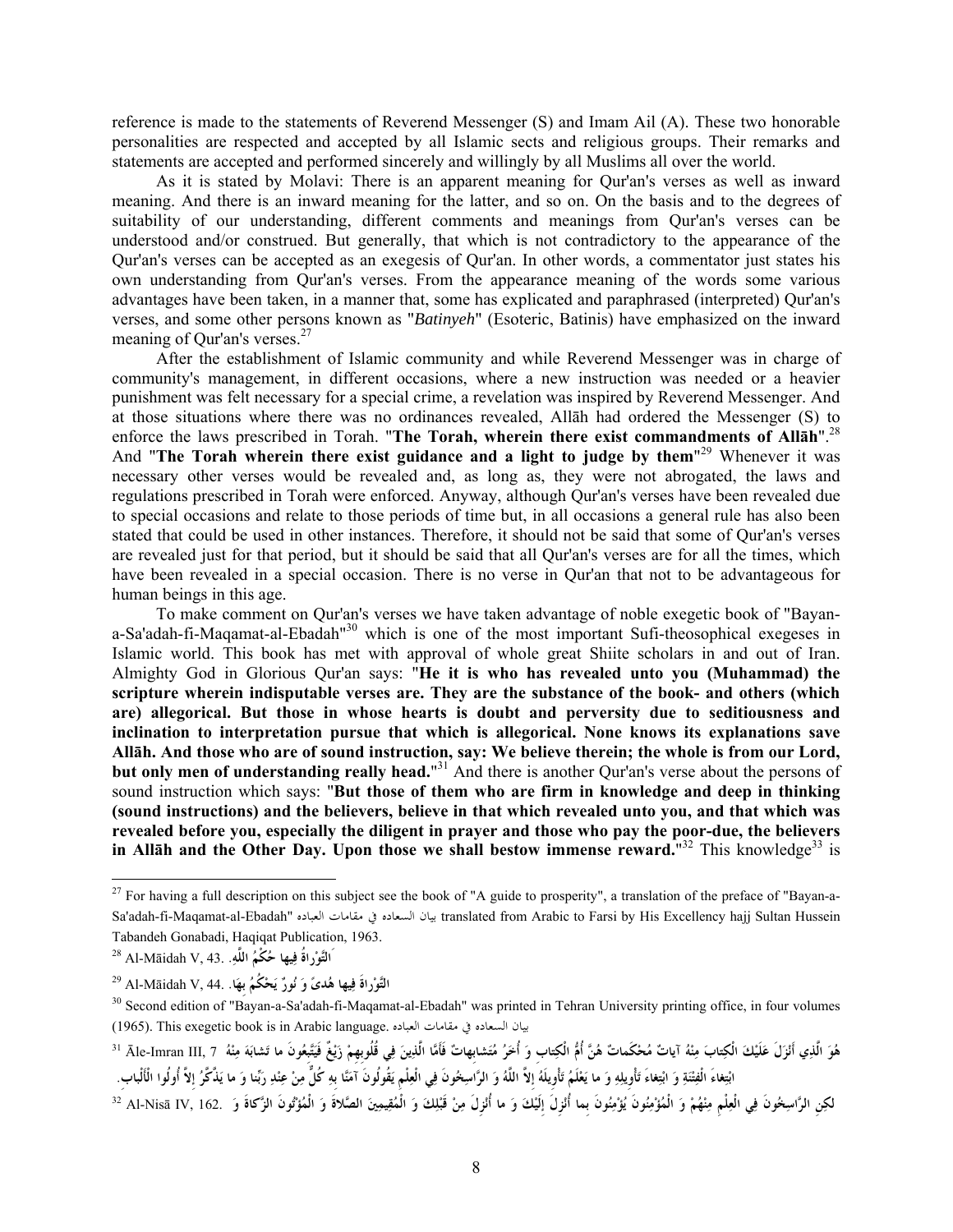one, which emanates from "piety" not from learning at school, which is said: "**Observe your pious duty to Allāh, Allāh will teach you.**" 34

### **6. Theosophy of Shariahs (legislations) and international relations**

International relations have been existed since long, between human societies, so that it is not a new phenomenon. However, during past decades this topic has been being taught as an independent field of study at the universities. The object of this field of study is surveying the peculiar method of international life. With respect to the various meanings, deducible from the word "international" several explanations might be understood from this discussion which all of them could be classified under the realm of political sciences and international law branches. But we are not going to discuss about them here.<sup>35</sup> We are going to consider three main and palpable parts in international relations in introducing these principles. The three main topics facing governments in relation to other states and nations are public international law, foreign policy, and foreign diplomacy. We have tried to consider the important principles of Islamic government's standpoints with regard to the most important subjects of international relations. Therefore, we have described the important principles in relation to this subject. "Principle" is literally defined by the theologians as "the base on which something is built".<sup>36</sup> And as to the Methodists or theoreticians in law (those scholars who deduct their inference based on certain juristic principles), there are some special rules such as evidences, *status quo ante*, and preference which are called principles. And also, the previous state of a thing or ruling is called principle. Our aim by using this peculiar method -namely referring to principles- is to present the structure of thoughts in Islamic international relations. In this regard by presenting some parts, we will mention several principles. Consequently, the spirit of Islamic international relations would be deducible. It is certain that for altering these principles into legal and political rules and regulations and also executive texts, lots of works should be done. It is hoped that this endeavor to be a beginning for this new trend in the field.

The principal outlook of these principles on Islamic commands, concerning the aforementioned three fields of study is based on principle of wisdom. Within the principles of religious jurisprudence, the principle of wisdom is based on this explanation that the sacred legislator of Islam has always just reasons behind each command which understanding of that reason would lead us to generalize the instructions of the commands over other neighboring realms. On the meaning of wisdom, it is said:<sup>37</sup> "Wisdom is a special power, by which, one will gain the ability of understanding the subtleties of matters and secrets behind the creative power. And one can also create some things containing the subtleties of creation. Therefore, wisdom with respect to its dependents consists of two parts. One part that is concerned with ideas is called theoretical theosophy and another part, which is concerned with action, is called practical theosophy. In Persian, they are referred to as scrutinizing and meticulous workings. Occasionally the wisdom is explained as certainty in action, which indicates one of the two parts of wisdom. And sometimes it is explained as perfection and certainty in knowledge, which indicates another part of it. And sometimes it is interpreted to certainty in knowledge and action, which indicates both parts. When wisdom is mentioned with respect to high capability, it means that the knowledge and action must be the basis of the policy of living. In this case, high capability would be its extreme form. The said wisdom is

<sup>36</sup> The literal meaning of "principle" is origin of an object. The books of comments on parables, Jame-ol-Moqadamat, edited by M. Muhammadi Qa'ini, Darul'fekr Publication, 5<sup>th</sup> edition, 1998, p. 62.

كتاب شرح الامثله، جامع المقدّمات. الاصل مايبنی علی شیء غیره.

**فَقَد آتَينا آلَ اِبْراهيمَ الكِتابَ وَ الحِكْمَةَ.** 

الْمُؤْمِنُونَ بِاللَّهِ وَ الْيَوْمِ الْآخِرِ أُولَئِكَ سَنُوُّنِيهِمْ أَجْراً عَظِيماً.<br><sup>33</sup> For a noble discussion on this subject see: "Sa'adatnameh", His Excellency hajj Molla Sultan Muhammad Sultan Alishah Gonabadi. Edited and marginal notes by Hussain Ali Kashani Beidokhti, Haqiqat Publication (2000),Tehran.

<sup>34</sup> Al-Baqarah II, 282. **. ُاللَّه ُكُمُلِّمَعُي َو َاللَّه اتَّقُوا َو**

<sup>&</sup>lt;sup>35</sup> See: Jacques Huntzinger, "Introduction aux relation internationals" Translated to Farsi by Abbas Aghai, Astan Qods Razavi Publication.

<sup>37&</sup>quot; Bayan-a-Sa'adah-fi-Maqamat-al-Ebadah", volume four of translation, pp. 102-104 under the verse 54 of sūrah Al-Nisā. "**But indeed we have given to Abrahams' successors, the scripture and wisdom**."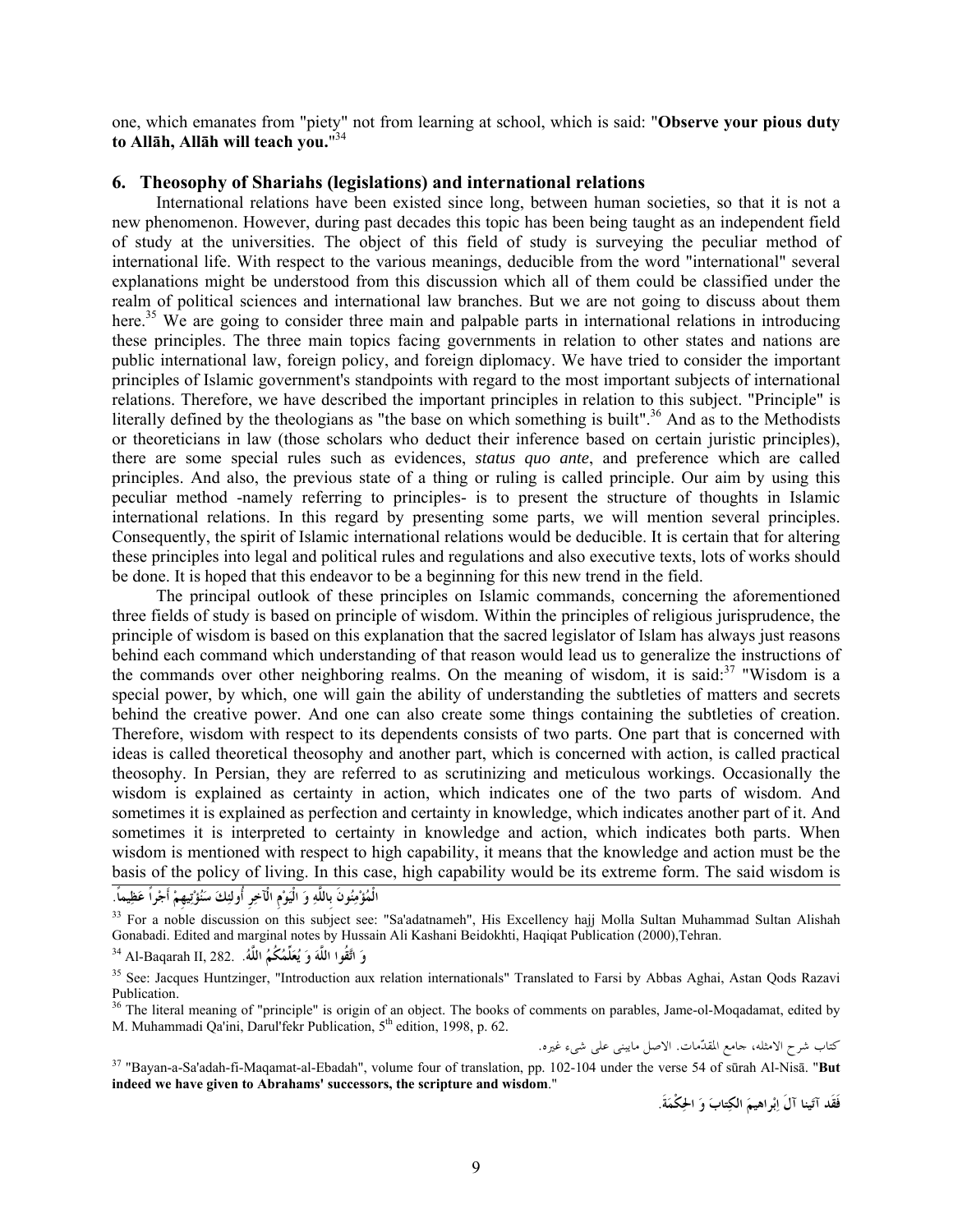one of the consequences of divine guardianships dignity, because the divine guardian is able to recognize the subtleties of the things due to his incorporeal status. And whenever he wants to know something, it would not be hidden from him. And he can also manufacture and create the subtle designs of creatures by himself because nothing is impossible for him to do and he will not refrain from doing it. The first omniscient is God Almighty and then prophets and messengers due to their divine guardianship and afterwards their successors and then those persons who resemble the said magnanimous and honorable ones. The first stage of wisdom is to recognize the subtleties of creative power of God in yourself and your body. You should understand that you are created in the limbo of inferior and superior worlds. And your soul has the absolute and full capacity of domination and taking possession of both heavenly realms (celestial worlds). And soul never refuses to dominate and take possession of them. Moreover, domination and taking possession of inferior world would lead the soul towards prison and Hell (Sejjin) and domination taking possession of superior world would lead the soul close to the highest degree in the world. All of these incidents will happen just by way of enlightenment, not by way of learning and surmise which is the method and manner taken by ethical philosophers. The latter are contented to the general knowledge, whereas they are ignorant to their own micro selves. Therefore, they shall not take advantage of their knowledge. But people of enlightenment gain power on subtleties of action to block the ways of domination and taking possession of inferior world, and they open the ways of taking possession of superior world. It is just as the power of Ali (A) during the war who stopped fighting with the enemy right at the time of victory, while having the sword in his hand. He threw his sword away, because his enemy spit on him. For this very reason, that his self was in an angry mood to kill his enemy. So that, when a man takes cognizance, and by gains the said special power and takes appropriate actions, then certainly he would be promoted to the status of servitude and devotion. This is the position of "annihilation in god" and position of divine guardianship. Afterwards when God Almighty notices that he has the talent and capacity of reforming other people then he will restore his humankind state of being and bestows him the robe of honor of prophethood, messenger's mission and /or successorship. Then makes him aware of subtleties of creation in material and heaven worlds. Bestows him the power of domination and taking possession in things. Makes all beings to be at his service. And this is the last stage of wisdom. When we are speaking of wisdom in this stage, we mean divine guardianship. Because divine guardianship is the result of wisdom. This is presentation of the wisdom in theory and in actions. Various interpretations of their words refer to this situation. Just as to say, wisdom is to recognize the truth of things as to their realities. Or wisdom is the knowledge of benevolence and good deeds. Or doing an action, which has good results. Or following The Creator, up to the strength of humankind. Or resemblance to God in regard to the knowledge and deed, up to the strength of mankind."

There are various explanations about the meaning of wisdom in the books and statements of Sufis. In the sūrah of Luqman, there is a proposal to him, whether to accept the divine successorship and/or adjudication between human beings. He responds: "If it is an order, I will obey it, but if I have any option, I would like to choose deliverance and salvation." So that, God Almighty bestows him the wisdom. In this regard, wisdom is interpreted as seeing the things to their realities.<sup>38</sup> Wisdom is classified into several types that we are not going to mention it here. But from the noble book of Salehiyeh the distinction between knowledge, wisdom, and enlightenment will be mentioned, which says: "the theologians say enlightenment is divided into two kinds. One of them depends on viewpoints, thoughts, and reasoning which is the method and manner of those who are concerned with appearance of things. Other one depends on revelation and observation, which is the method of those who are concerned with inwards. But the first one cannot be called enlightenment rather it is called knowledge whenever results to a determined or known fact, otherwise it is called conjecture. Once Ahmad Hanbal was asked "you are higher than Boshr-e-Hafi in knowledge, so why do you go to visit him. He answered, "He knows God better than me, though I know sciences (knowledge) better than him". Someone who possesses narrational outward sciences (knowledge) is one who has seen the colour of wine or has heard its description. He

<sup>&</sup>lt;sup>38</sup> His Excellency hajj Sultan Hussein Tabandeh Gonabadi (2004). Forty luminous jewels, selected works, from lectures given by His Excellency hajj Sultan Hussein Tabandeh Gonabadi. pp. 144-154, Ashna Publication.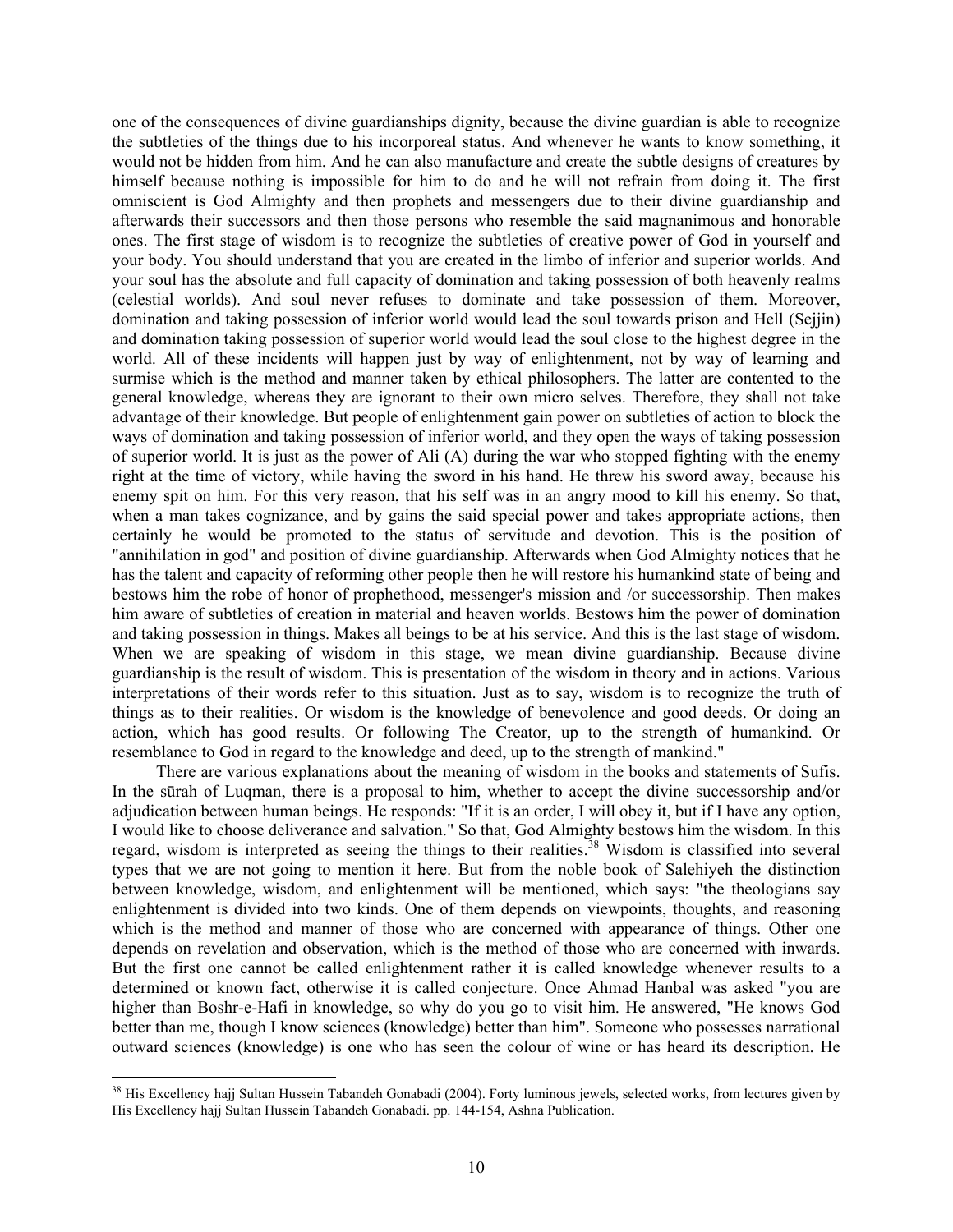who possesses intellectual knowledge is one who has smelt it (wine). And he who possesses wisdom is one who has touched it. But enlightenment belongs to those who have tasted it and have drunk it whether a drop of it or a cup or a jar or a cask and/or have been drowned into it or just have become the same as wine."<sup>39</sup>

In treatise of Dhulfaqar it is said<sup>440</sup> The reason for prohibition of murder is narrated to be the corruption of people (namely it is against the social order and causes corruption in community and people) and the rule of retaliation is for protection of life. The reason for prohibition of adultery is vice and corruption. The reason for prohibition of misappropriation of orphan's property is preventing assistance in killing the said orphan, because an orphan without having property is not able to afford his means of living and consequently he will die. It is narrated if that orphan grows up he would be the cause of fighting and corruption. And the reason for prohibition of leaving and running away from the scene of  $b$ attle $41$  is corruption. And also, the reason for prohibition of usury is omission of giving loans without interests. It also results to destruction of property and human beings and/or committing cruelty. There are too many religious regulations which are recommended but they are not obligatory, and there are also some other actions which are disapproved and blamable. In narrations, it is proved that non-observance of the said rules and regulations would result to poverty or being harmful to human body or harmful to children or generation and so on. And it is narrated from Imam Reza  $(A)$  that.<sup>42</sup> "Everything which is forbidden is due to its harmfulness, therefore all harmful things are forbidden. Everything that is beneficial is permitted. So all permitted things are beneficial. The reason for prohibition of using dead animal's body (carcass) is that they cause some diseases such as rabid, leprosy and sudden death. The prohibition of using blood, as food is that it makes heart to be hard, and also causes large pustules  $(Debilah)^{43}$ . Jery fish<sup>44</sup> is forbidden to eat because it is harmful. Poison is forbidden because it causes death. Alcoholic beverages are forbidden because they destroy the heart and blacken the teeth and make mouth to have a bad smell. It is narrated that:<sup>45</sup> "God has made prayers obligatory to remove haughtiness and pride. Poor-due is a means for daily bread (subsistence). Fasting is for examination of the obedient. Pilgrimage to Mecca is for strengthening the religion. Holy war is for grandeur of Islam. To enjoin the right (good) is for the interests of people. To forbid the wrong (evil) is for disgusting the ignorant. The bonds of relationship (union of kindred) is for being numerically superior. Retaliation is for protection of bloods. Enforcing the law of punishment (Hodood) is for showing the grave danger of unlawfulness. Quitting drinking wine is for protection of mind and reason. To avoid stealing is for confirming the chastity. Avoiding adultery is for protection of parentage. Avoiding sodomy is for increasing the population. Giving testimony is for supporting the denials. Quitting telling lie is for grandeur and importance of righteousness. Greeting is for being secure from the position of fear. Leadership is for social order. Obedience is for grandeur of leadership." There is a tradition that says:<sup>46</sup> "justice is for calmness of heart. Benevolence towards parents is for being secure from divine wrath. Honoring the religious pledge (vows) is for exposing oneself to forgiveness. The rule of prohibition of "imputation of inchastity against married women" is for preventing the existence of illegitimate child. The rule (prohibition) of theft is for keeping chastity. The rule of misappropriation of orphan's property is for

مستدرك الوسائل، ۱۶، ۱۶۵، ا-باب تحريم الميتة و الدم و لحم ...١٩۴٧١. - ۵= فِقْهُ الرِّضَا. .Al-Mustadrak Alvasa'il 16, 165. فَقْهُ الرِّضَا.

<sup>&</sup>lt;sup>39</sup> His Excellency hajj Molla Ali Noor Ali Shah Beydokhti Gonabadi, Salehyeh, 2<sup>nd</sup> edition, Tehran University printing office, 1967, Haqiqat 384, p. 258.

<sup>40</sup> His Excellency hajj Molla Ali Noor Ali Shah Beydokhti Gonabadi, Dhulfaqar, in prohibition of opium smoking, fourth edition, Haqiqat Publication, 2003, Tehran, chapter six from fourth part, pp 69-73.

<sup>41</sup> Al-Kāfi, 2, 27, chapter Alkaba'ir, p 276. **.** ۲ ،۲۷۶ :ص ،الكبائر باب ،۲۷۶ ،۲ ،الكافي

 $43$  "Debileh" is a tumor larger than pustule; it has a round shape and has the same color as skin. There are several strange things such as nail, hair, clay, charcoal and so on in it.

<sup>44</sup> Jery is a kind of fish.

<sup>45</sup> Comment on Nahj-el-Blagheh, 19,89, 249. . ۸۶ ،۱۹ ،هنجالبلاغة شرح

 $^{46}$  Kashf-ol-Ghamah, 1, 480. p. 449. .۴۴۹ فاطمة ع ... ص: 1۴۹۰ م 449. .۴۴۹ من 44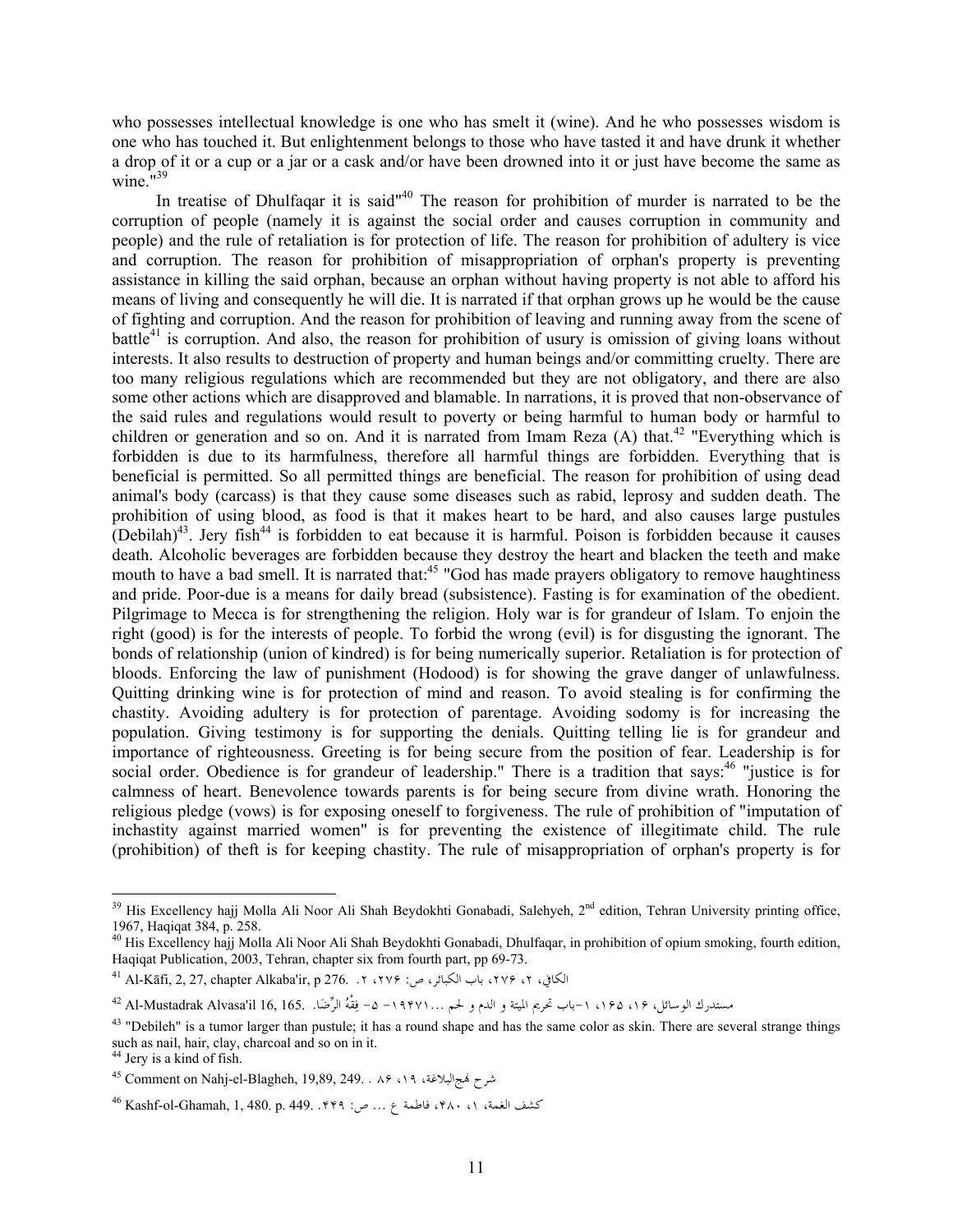preventing the commission of cruelty and so on. There is a narration from Imam Reza  $(A)^{47}$  that: "God Almighty has prohibited commission of murder because its perpetration would result to corruption of social order and destruction of community. Disobedience from parent's order is prohibited because the perpetrator would lose respect of God and parents. It will also cause ungratefulness of the favors and cancels the previous thanks to God and cause interruption of generation. Adultery is prohibited because, the consequences of it are commission of murder, elimination of parentage, corruption of heritage, abandonment of educating the children and elimination of the true wisdom is the result of adultery. Misappropriation of orphan's property is prohibited because its commission would help to his death, since he is in need of money and cannot afford his subsistence just by himself and there is no other person to help him. In addition, there is a punishment for commission of this action. Above all, when the orphan grows up he would ask his property to be returned to him and this would result to fighting between the parties and probably to destruction of both sides. Running away from the battlefront is prohibited because this action is directly an insult and disgrace towards religion, prophets, and religious leaders, and make the enemy to become courageous against Muslims. The said action would result to apostasy and abandonment of prophet's way due to leaving the Islam's country after residency in it. Usury is prohibited the same as giving the property to imbeciles. The reason for prohibition of credit usury is elimination of good deeds and feeling of assistance towards other persons and abandonment of giving loans (without interest). Usury would result to destruction of property and the outbreak of corruption and cruelty."

#### **7. Public International Law Principles**

International law is a branch of law, which regulates the relationship between individuals, nations, and states in international arena and on the other hand, the scope of municipal law is relations of individuals with one another and with government within the boundaries of a state through the fields of public and private laws. Law of nations or international law has also the same categories of public and/or private law. In the field of municipal law, public law mostly covers the topics of constitutional, administrative and criminal law. But private law covers various subjects such as, rules of procedures up to matters like adjudication and relations among individuals in the society. Public international law attempts to regulate and exercise rights over diplomatic and consular relations among states and formal relations of states with international organs, institutions, and entities. But private international law consists of a body of rules and regulations regarding the relations of citizens of different states with other and differences and conflicts of laws of nations and adjustment of these differences and settlement of conflicts among them.

In this part, our aim is to survey the subjects of Islamic public international law, and we have tried not to engage ourselves with the subjects of Islamic private international law as far as possible, because the latter needs a completely separate deal. Thus, we are focusing to extend Islamic jurisprudence decisions from a theosophical point of view over the field of international law. What the theosophy calls for, is that the reasons and secrets behind each order, should be the bases of its enactment. Therefore, by full understanding of reasons and spirit of Islamic laws we are going to extend these rules to the international law level, therefore we encounter the following principles:

- 1- Principle of: General authorization for acceptance of "General Principles of Law"
- 2- Principle of: Acceptability of statutory international law to the limited extent of conformity with Islamic Law
- 3- Principle of: Acceptability of customary international law
- 4- Principle of: Giving priority to forgiveness, benevolence and conciliation of hearts
- 5- Principle of: Honoring the Treaties
- 6- Principle of: Mandatory observation of formalities of contract
- 7- Principle of: Doing justice

من لايحضره الفقيه، ۳، ۵۶۵، باب معرفة الكبائر التي أوعد الله عزّ و جل، ۴۹۳۴. Man-la-Yahzarah-ol-Faqih, 3, 565.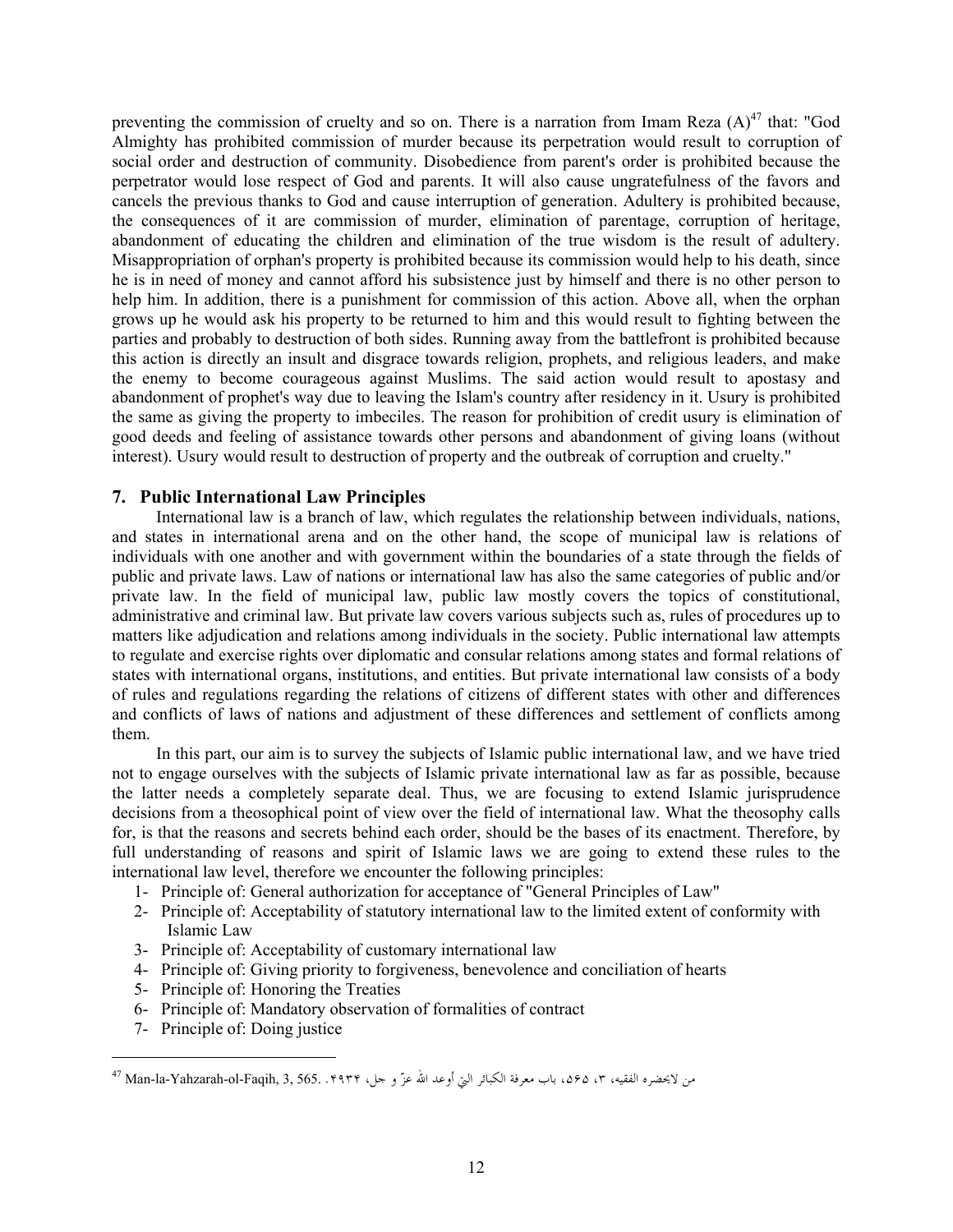- 8- Principle of: Imposition of punishment, based on substantiation of the offence
- 9- Principle of: Equality in law
- 10- Principle of: Continuity of states
- 11- Principle of: Prohibition of abusing the rights
- 12- Principle of: Prohibition of causing harm
- 13- Principle of: Presumption of innocence
- 14- Principle of: Blocking detrimental means in international scene
- 15- Principle of: Exclusive right of "juristic preference" for The Divine Master of Affairs and Authorization
- 16- Principle of: "Reasoning through exigency" in international relations
- 17- Principle of: Observing "International status quo ante" "providing the right is lawful"
- 18- Principle of: Non-retroactivity of statutes
- 19- Principle of: Continuity of uncontested possession
- 20- Principle of: Remunerating the rightful attorney and punishing untruthful attorney
- 21- Principle of: Ignorance of statute law is a good excuse but ignorance of natural law is no excuse
- 22- Principle of: Respecting acquired rights
- 23- Principle of: Authority of res judicata
- 24- Principle of: International responsibility
- 25- Principle of: Compensation for unjustified damage
- 26- Principle of: Preserving the life in retaliation
- 27- Principle of: Prohibition from excessive retaliation
- 28- Principle of: Facilitation in Force Majeure (distress and constriction)
- 29- Principle of: Freedom of trade in international commercial law
- 30- Principle of: Freedom of seas and space

 $\overline{a}$ 

- 31- Principle of: Recognition, on the bases of human beings' dignity rather than government
- 32- Principle of: Full recognition of individuals' rights of ownership and de facto recognition of governments' sovereignty
- 33- Principle of: Granting nationality (naturalization) to applicants
- 34- Principle of: Binding to testify truly and/or acknowledgment of faults and prohibition of concealment of truth and/or committing perjury
- 35- Principle of: Acceptance of inquiry for pacific settlement of international disputes
- 36- Principle of: Negotiation in settlement of disputes and acceptance of arbitration in international conflicts
- 37- Principle of: Obligation for mediation and making peace (voluntary mediation)
- 38- Principle of: Conciliation and interference in international wars (compulsory mediation)

Some of these principles are derived from general principles of law, which are common amongst all states and are recognized by all civilized nation's legal system.<sup>48</sup> Some principles which can be named as parts of general principles of law read as follows: priority of international law over municipal law, priority of international treaties over law of the land, recoursing to municipal courts before resorting to international courts, principle of unauthorization of submission of rights in excess of what one has in one's authority, equality of states sovereignties, principle of non-recourse to force, principle of peaceful co-existence, principle of binding force of obligations, principle of impartiality in adjudications, principle of payment of fees by losing party, principle of lack of jurisdiction over the actions brought to another court, principle of freedom of navigation on the high seas, principle of continuation of uncontested possession in establishment of right of sovereignty, principle of non-discrimination or equality of citizens of states in front of law. Some of the said general principles of law, with respect to the relations among

<sup>&</sup>lt;sup>48</sup> - According to the Article 38 of The Hague Convection 1907 "... general principle of law which are recognized by civilized nations- i.e. they are parts of valid legal systems, and civilized nations have enforced them- are one of the independent and distinct sources of international law."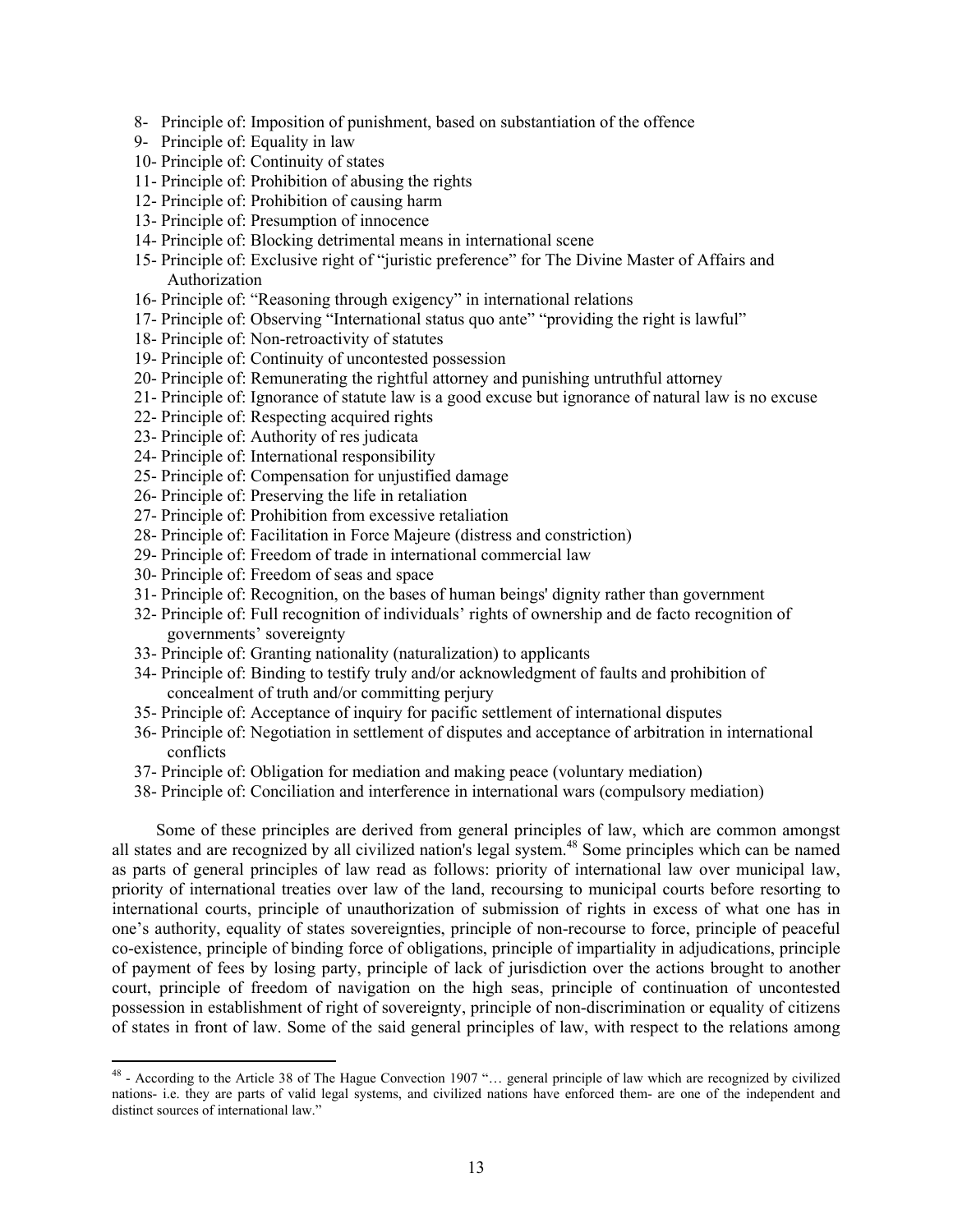the states are often mentioned in treaties and resolutions of international organizations. For example, the followings are a few principles that are invoked while bringing an action or during legal proceedings before judicial authorities, such as: principle of recoursing to municipal courts before resorting to the international courts, principle of priority of international treaties to the law of the land, principle of continuation of government (state), principle of independence of states, which are common between municipal and international law.

# **8. Foreign Policy Principles**

States' foreign policy usually specifies the attitudes and confrontations of a state towards other states. At today's world, the foreign policy-making of states is based on their interest necessitations, whereas, the attitude of Islam in this regard, is quite different. The main objective of Islam is humankind's transcendence rather than transcendence of Islam's country. As a matter of fact, Islam has not come into existence just for Arab ethnics or Persians of Middle East countries. Islam has come, just as a father, to extend its mercy and grace over all human beings. On the other hand, the benefits emanating from humankind's transcendence is so great that Islam's country would automatically get benefit from it. Moreover, this benefit is more than that time which just Islam's country enjoys her maximum interests solely. This theory (viewpoint) has a delicate discussion, which is based on mathematical reasoning, but we are not going to deal with here. We hope to describe this subject in a separate book in the future. Anyhow, we just point to this that maximizing the interests of just one state is less than maximizing the interests of the same state that is emanated from maximizing the interests of humankind. Nearly most politicians of the world are making the same mistake and follow just obtaining the interests of their own party or group. Anyhow, in the following, we are going to point to some principles of Islamic foreign policy, which in connection with other previous and subsequent principles, the spirit of Islam's attitude towards other nations and states could be construed:

- 39- Principle of: Coinciding the Islam's expediency with the humankind's expediency
- 40- Principle of: Islam appertains to humankind
- 41- Principle of: Human being's dignity
- 42- Principle of: Unity
- 43- Principle of: Prohibition of racial discrimination
- 44- Principle of: Disdainful of idolaters
- 45- Principle of: Islamic Internationalism versus states' Nationalism
- 46- Principle of: Prohibition of national boasting and seeking national superiority
- 47- Principle of: Peaceful coexistence
- 48- Principle of: Friendship with nations and folks
- 49- Principle of: Protection of all nations' and states' interests whether in their presence or absence
- 50- Principle of: Trustworthiness
- 51- Principle of: Prohibition of impeding the benevolence
- 52- Principle of: Imperfect political neutrality
- 53- Principle of: Negation of protectorship and authorization of protection
- 54- Principle of: Non-intervention in other states' affairs
- 55- Principle of: Obligation for liberalization of oppressed people
- 56- Principle of: International protection of minorities
- 57- Principle of: Inapplicability of slavery and slave trade at this age
- 58- Principle of: Unity for the truth
- 59- Principle of: Prohibition of committing injustice and its aiding and abetting
- 60- Principle of: Unauthorization of hegemony and rebellion
- 61- Principle of: Disinclination to engage in hostilities
- 62- Principle of: Prohibition of aggression and permission of defense
- 63- Principle of: Severe fighting with the belligerent aggressors
- 64- Principle of: Having duty to assist in goodness and prohibition to assist in transgression
- 65- Principle of: Tactics and strategies of wars being at the discretion of the Master of Affairs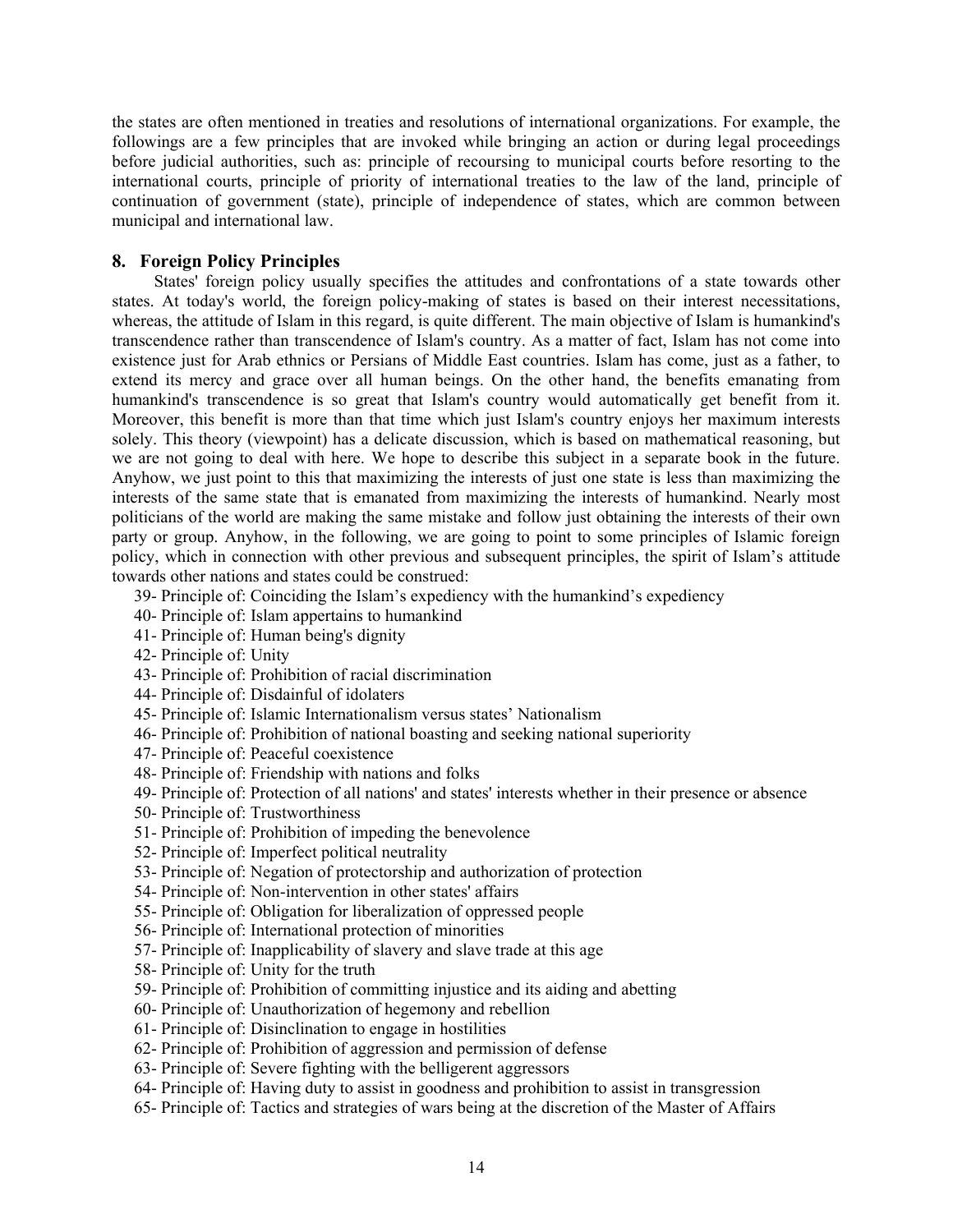- 66- Principle of: Obligation of accepting the peace proposal
- 67- Principle of: Unauthorization of keeping prisoners of war after war termination
- 68- Principle of: Prohibition of torturing and molestation of the enemy's captives
- 69- Principle of: Prohibition of illicit trades and measures against humanity and the environment
- 70- Principle of: Unauthorization of destroying food sustenance for acquiring material profits
- 71- Principle of: Prohibition of international hoarding of food and obligation of feeding the world starving people

# **9. Diplomacy Principles**

Two general meanings are ascribed to the term "diplomacy". Diplomacy, in its first meaning, is the guidelines or policies of a state about international political issues, regarding to foreign states or different regions, and also concerning the treaties whether international or regional. The second meaning of diplomacy is the skill in or art of negotiation for reaching to a common understanding in the international scene. Anyhow, it is, "the conduct of relations and communication", which makes both meanings to become comprehensible<sup>49</sup>. In this part, we are going to explain the Islamic attitudes towards the said meanings of diplomacy in conduct of international intercourse<sup>50</sup>.

Our objective here is to inquire into the general rules of Islamic diplomacy and how Islamic government should behave towards other states and nations. As it has already been fully detailed $51$ , in the history of Islam, the true Islamic government has only been established at the early Islam and few years of the last part of Imam Ali's life. In other periods, whether in time of Omayyads or Abbasids or other times which several kings have reigned in the Muslim's territories -although they have ruled in the name of Islam- the real objectives and outward forms of their government have been quite different compared with real Islamic government.

In official relations among the states, there are several issues, which could be observed clearly. In other words, the practical diplomacy is based on numerous principles, which the methods of establishment of international relations, leadership of diplomacy, the basic motives and ideologies behind the diplomacy, its aims, and processes and tactics of reaching the objectives are all important factors of diplomacy. The current diplomacy and Islamic diplomacy have some differences in their principles and characteristics, which we are going to discuss the important ones now.

The main objective and motive of diplomacy is principally because of establishment of communication/relation with others in the world. The said motivation has been different due to various ages and world's political systems. For instance, the aims of diplomacy could be different in the following situations, such as: different kinds of international systems, unipolar international power, bipolar or multipolar international balance of powers, the reign of law in the international relations, international feudal system, and so on. But the main common objectives among all forms of diplomacies are, and have been, acquiring security and interests.

Security means survival and self-protection, as defined by theories of political sciences. The following cases could be included in the subjects of security such as: protecting the existing situation against others (status quo), foresight to overtake the others in future, fear of losing the possessions, fear of aggression and many other cases. The acquiring interests and benefits could also be included in the following cases, such as: taking advantages from establishment of communication/relation and economicpolitical relations, or temptation to invade the other's possessions and/or enhancement of international

<sup>&</sup>lt;sup>49</sup> In foreign sources, the meaning of "diplomacy" consists also of the said two meanings. Although the literal meaning of diplomacy is also "hypocrisy". The following references are of classic sources about diplomacy:

<sup>•</sup> Sir Ernest Satow, A guide to diplomatic practice, (Longmans, Green & Co. London & New York, 1917).

ORTHER MCKAY and H.M. Scott (1983), The rise of the great powers: 1648-1815.<br><sup>50</sup> Aladpoosh, Ali and Ali-Reza Totonchian (1993) Diplomacy and diplomats, Foreign Ministry Publication and Printing Institute. 46 definitions for diplomacy are given which could be categorized into the above said two concepts.

<sup>&</sup>lt;sup>۵۱ \_</sup> بيدآباد، بيژن، مباني عرفاني علوم سياسي در اسلام، سياست، حكومت، ولايت از ديدگاه حكمت، ١٣٨٨.

http://www.bidabad.com/doc/mabani-erfani-oloome-siasi.pdf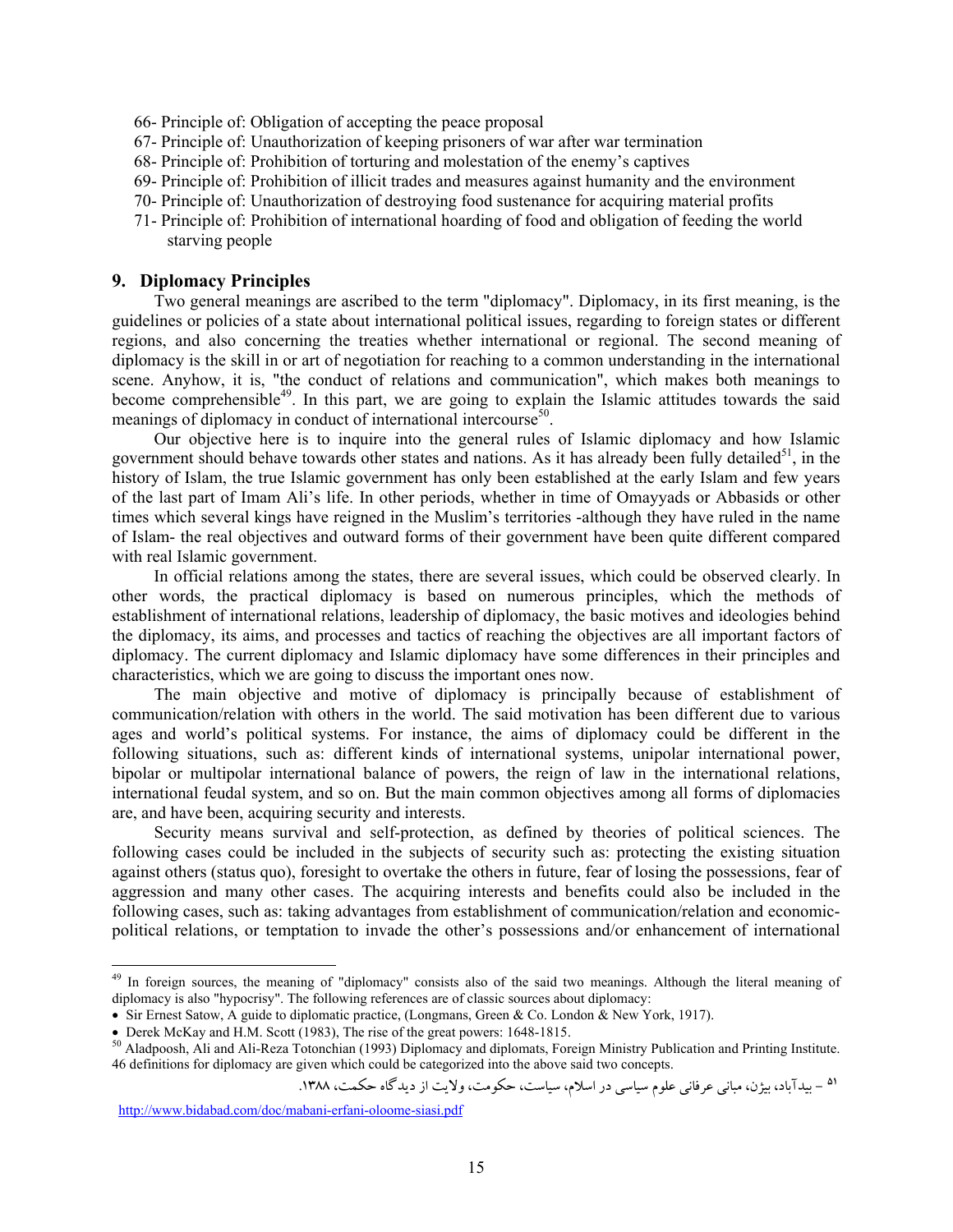credibility and reputation, and political or economic stability. Acquiring profits, which results from international trade and economic relations, has a major topic in international economics, which we are not going to discuss about it here.

The objective of diplomacy in Islam is not just restricted to acquiring security and benefit. In spite of paying attention to obtain all components needed for establishing security and acquiring interest for the nation and government, Islam follows a higher objective regarding planning diplomacy and establishment of international relations. In noble verse of**:** "**O, mankind! Verily, We created you all from a male and female and appointed for you tribes and nations to be known. Verily, in Allāh's sight the most honorable of you is the most pious of you**"**.** <sup>52</sup> The objective of creation is declared to be, devotion (servitude) and knowledge (gnosis). In another verse, it is said: "**And I have not created the Jinn and men except that they should worship Me**".<sup>53</sup> In the latter verse the phrase "**that they should worship Me**" is also reinterpreted as "**that they should know Me**". That is to say, the objective of creation is knowledge, gnosis, awareness, and devotion (servitude). Some people believe that the term "to be known" is an adverb for nations and tribes; that is to say, the objective of the creation has been being known each other in the nations and tribes. Anyhow, the said verse propounds the means to the ends of creation as similarity of humankind and knowing the others, in other words, establishment of relations amongst tribes and nations.

Multiplicity of nations and tribes is one of the peculiarities of creation. Some people have protested that why Almighty God has not created all human beings in one nation or tribe. In Glorious Qur'ān it is said: "**For each of you, We have given a code of law and an open method and way; and if Allāh had intended, He would have made you one nation. But Allāh's will is to try you in what He has given to each of you. You people should compete one another in goodness. To Allāh is return of you all; and then He shall inform you about what you disputed**".54 In a comment on the said verse it is said55: "**For each of you, We have given a code of law".** That is to say, there is a relevant law for every sect and community on the basis of their structures. And (in Arabic sentence) placing the term "**of you**" after the verb, indicates this point that, special laws and regulations of each community result from differences of their talents and abilities. "**And an open method**" means that, according to the heart, the way is clear and open. The term "**Sher'atan (way)**" in the Arabic sentence means "waterway" which all humankind would enter it in equal basis and the formal laws and regulations of each community is the true path to the "water of life" (well spring of life) which everyone in the community has an equal share in it. And the term "**Menhāj (method)**" taken from "Nahj-ol-Amr (commanded method)" means "when it is clear", the real meaning is "an open and clear way from heart to the truth". This part of sentence is causal interpretation of what has already been stated. That is to say, do not deviate from your own laws because of the other's laws. Their laws are stipulated just for them and you have your own special laws to observe. "**And if Allāh had intended, He would have made you one nation**"**.** If Allāh had intended, He could have made a united community with just one set of laws, without any law being abrogated and/or new laws being introduced to them. "**But**" He has made you various communities. "**Allāh's will is to try you in what He has given to each of you**" in order to try you by new laws which has been given to you. Because it is very easy for the soul to accept the things that are used to do them, therefore the truthfulness of faith could not be ascertained just by performance of customary acts. On the contrary, those things, which are not customary for the soul, are difficult to be accepted. Consequently, they would not be accepted unless there exist true faith. "**You people should compete one another in goodness**". That is to say, when you are informed that differences among communities are for trying you, so that compete one

 $\overline{a}$ 

54 Al-Mā'idah V, 48, There are several verses similar to the said verse in Glorious Qur'ān.

لِكُلٌّ جَعَلْنا مِنْكُمْ شِرْعَةً وَ مِنْهاجاً وَ لَوْ شاءَ اللَّهُ لَجَعَلَكُمْ أُمَّةً واحِدَةً وَ لكِنْ لِيَنْلُوَكُمْ فِي ما آتاكُمْ فَاسْتَبقُوا الْخَيْراتِ إِلَى اللَّهِ مَرْجَعُكُمْ جَمِيعاً فَيُنَبِّئُكُمْ بما كُن فِيهِ تَخْتَلِفُون<sub>َ.</sub>

يا أَيُّهَا النَّاسُ إنَّا خَلَقْناكُمْ مِنْ ذَكَر وَ أَنْثِى وَ جَعَلْناكُمْ شُعُوباً وَ قَبائِلَ لِتَعارَفُوا إنَّ أَكْرَمَكُمْ عِنْدَ اللَّهِ أَثْقاكُمْ. [13. Al-Hujurāt XLIX, 13-

<sup>53</sup> Al-Dhariat LI, 56. **. ِونُدُبْعَيِل إِلاَّ َسْالْإِن َو الْجِنَّ ُلَقْتَخ ما َو**

<sup>55&</sup>quot; Bayan-a-Sa'adah-fi-Maqamat-al-Ebadah", translation, volume 4, pp, 342-344.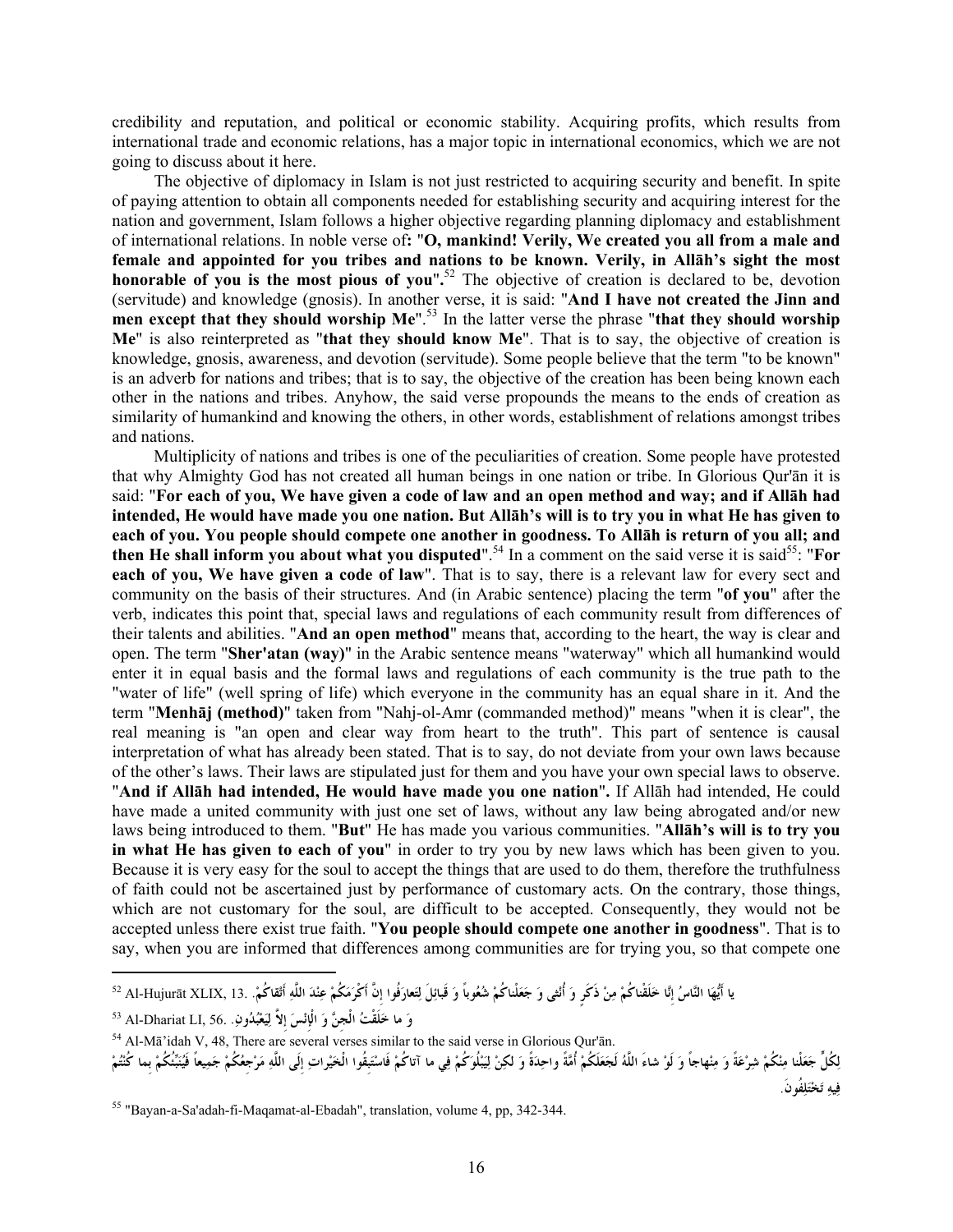another in goodness, on the basis of what Almighty God has ordained through the statements of His prophet and leave aside the old customs. Namely, by taking control over your souls, perform good things. Because your souls command to perform those things, which you are accustomed to do; or compete your neighbors to locate in a better position. "**To Allāh is return of you all**". All persons whether previous generations or posterity would return to Allāh no matter if they have acted upon the commands of Allāh or according to their customs. The said phrase is a causal interpretation of God's statement, which "**compete one another**", is a promise and threat for both groups. "**And then He shall inform you about what you disputed**", such as the truth, null and void (false) commands and customs. It is also an implicit declaration of divine guardianship and all differences on this subject which occurred after demise of Messenger of Allāh (S)."

In another verse it is said: "**And to every nation, We have appointed ways of worship and rites which the act upon. So they should not dispute with you about the matter, so call them to the way of your Lord, surely you are on the straight path**<sup>".56</sup> It means that the laws, regulations, and ways of each nation are respectful for themselves. Therefore, let them be on their religious rites and you on your own religious rites, although your religious laws are shorter and more straight way compared with other religious laws.

It would not be too far from the reality if it be argued that the reason for making various nations, and the will of divine providence to create different tribes and comminutes, had been their disobedience, because it is said: "**Mankind were but one community, then they differed**".57 And in another noble verse it is said: "**At the beginning, people were one nation; then Allāh sent Messengers as givers of glad-tidings and warners; and sent down (with them) the book with the truth to judge between men**  in whatever they differed".<sup>58</sup>

The objectives of Islamic diplomacy is extension of human exaltation under the divine teaching, which says: "**And if anyone of the idolaters seek refuge in you (O, Messenger) grant him, so that may hear words of Allāh and then escort him to where he can be secured, that is because they are a people who lack knowledge**".<sup>59</sup> This verse is addressed to the honorable Messenger of Islam. He is told that you should make the idolaters hear the words of Allāh; you should grant them shelter and then escort them to a secured place; you have to suffer the hardship of making them hear the words of Allāh through your statements, therefore they might change their way of living and get closer to the path of Allāh. This kind of confrontation reveals the objective of diplomacy in Islam. It teaches us how there should be the method of conducting relations in Islam. In other words, one of the methods of Allāh to make the people approach nearer to His path is that He makes His messenger to suffer hardship until the idolaters being able to hear the words of Allāh through the statements of the messenger. And these words are neither an authoritative order, nor a command and not a prohibition, but just a conversation like common negotiations. This kind of invitation could be seen with subtlety in sūrah of al-Nahl which says: "**Invite (mankind) to the way of your Lord with divine reasoning and fair preaching and argue with them in the best manner. Truly your Lord is in the supreme position to know who has gone astray from His path and who are the guided ones**".60

The methods of conducting diplomacy are almost alike in political systems, which are often performed through negotiations. According to the said methods, the establishment of international

لِكُلِّ أُمَّةٍ جَعَلْنا مَنْسَكَا هُمْ ناسِكُوهُ فَلا يُنازِعُنَّكَ فِي الْأَمْرِ وَ ادْعُ إِلى رَبّكَ إِنّكَ لَعَلى هُدىً مُسْتَقِيمٍ.

 $<sup>56</sup>$  Al-Hajj XXII, 67 also look at verse 34 in the same sūrah.</sup>

 <sup>213. ,</sup>II Baqarah-Al 58 **وَ ما كانَ النَّاسُ إِلاَّ أُمَّةً واحِدَةً فَاخْتَلَفُوا .** 19. ,X Yūnus 57

كانَ النَّاسُ أُمَّةً واحِدَةً فَبَعَثَ اللَّهُ النَّبيِّينَ مُبَشِّرِينَ وَ مُنْذِرِينَ وَ أَنْزَلَ مَعَهُمُ الْكِتابَ بِالْحَقِّ لِيَحْكُمَ بَيْنَ النَّاسِ فِيمَا اخْتَلَفُوا فِيهِ.

وَ إِنْ أَحَدٌ مِنَ الْمُشْرِكِينَ اسْتَجارَكَ فَأَجِرْهُ حَتَّى يَسْمَعَ كَلامَ اللَّهِ ثُمَّ أَبْلِغْهُ مَأْمَنَهُ ذلِكَ بِأَنَّهُمْ قَوْمٌ لا يَعْلَمُونَ. .6 Al-Taubah IX, 6<br>6º Al-Nahl XVI, 125.

ر<br>ادْعُ إلى سَبيلِ رَبِّكَ بِالْحِكْمَةِ وَ الْمَوْعِظَةِ الْحَسَنَةِ وَ جادِلْهُمْ بِالَّتِي هِيَ أَحْسَنُ إنَّ رَبَّكَ هُوَ أَعْلَمُ بمَنْ ضَلَّ عَنْ سَبيلِهِ وَ هُوَ أَعْلَمُ بِالْمُهْتَدِينَ.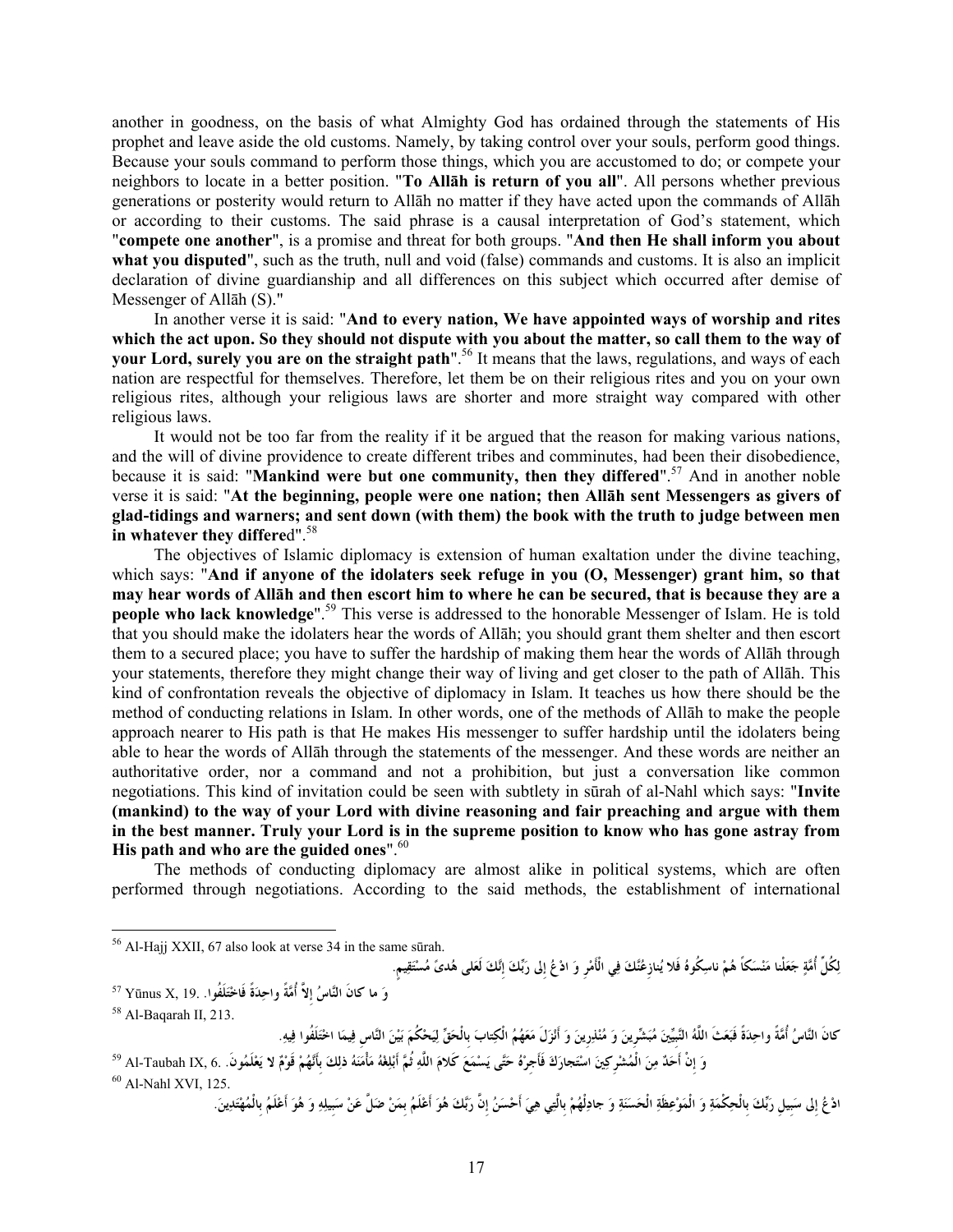relations is influenced by the bargaining conditions and exchanging privileges. In a manner that the governments normally define their relations with other governments just by taking the exchanged privileges into consideration among themselves. Islamic diplomacy by taking the moral and spiritual exaltation of the society into consideration attempts to establish relationship with other countries; and for achieving the said goals follows significant principles that we are going to enumerate some of them:

- 72- Principle of: The assignment based on authorization
- 73- Principle of: Obeying the holders of authority
- 74- Principle of: Diplomatic responsibility
- 75- Principle of: Political immunity and social or personal non-immunity for diplomats
- 76- Principle of: Propagation by deeds and restriction on verbal enjoining and forbidding
- 77- Principle of: Prohibition of imposing opinions
- 78- Principle of: Respecting others' opinion and prohibition of inquisition
- 79- Principle of: Harmonization and conformity of words and deeds
- 80- Principle of: Disagreeability of political and economic deception
- 81- Principle of: Honesty in negotiations
- 82- Principle of: Prohibition of fabrication of words and political lies and false accusations
- 83- Principle of: Unauthorization of insulting or mocking
- 84- Principle of: Greeting and responding in fair and giving reward by the best
- 85- Principle of: Unsupporting the traitors and authorization for reciprocity
- 86- Principle of: Unauthorization of giving or receiving bribes
- 87- Principle of: Prohibition of usurpation and unlawful ownership of other nations' and states' properties
- 88- Principle of: Prohibition of the acts of terrorism
- 89- Principle of: Respecting and generosity towards the guest
- 90- Principle of: Prohibition of banishment and revoking the nationality
- 91- Principle of: Freedom of movement and cancellation of visa formalities
- 92- Principle of: Freedom of migration and domicile for all human beings in the world
- 93- Principle of: Obligation to concealment of the secrets
- 94- Principle of: Prohibition of inquisition into personal and private affairs of people
- 95- Principle of: Obligation for inquisition into performance of government officials, foreigners, enemies and crimes detection

# **10. Conclusion and Suggestion**

There are several principles that are referred to and enforced in international law. Although the aforementioned cases are propounded as new legal terms and seems to be novelties in Islamic jurisprudence, but after a careful consideration over the subject we will realize that nearly all of the general principles of law, exist in Islam's legal system; and Islamic by approaching delicacy and tacting the said principles has its own special position towards them. As a matter of fact, international law, and public law have been less used and invoked in Islamic countries, than municipal and private laws that is why there is less improvement in these fields of law. Generally, the spirit of law-making in Islam is emanated from the moral perfection of natural law, which is easily deducible by reason and conscience. The individual's interest as egotism is not the objective of Islam, on the contrary, what is propounded is individual's interest as part of "Existence", and by deep thinking over the texts of these pages and other related texts<sup>61</sup> we will understand this very subject which is highest value in Islamic law and this

مباني عرفاني اقتصاد اسلامي، پول، بانك، بيمه و ماليه از ديدگاه حكمت. .1383

**<sup>-</sup>** بيدآباد، بيژن، مجموعه جهانبيني اجتماعي عرفان اسلامي: **<sup>61</sup>**

http://www.bidabad.com/doc/mabani-erfani-eqtesade-islami.pdf مباني عرفاني روابط بينالملل در اسلام، حقوق بينالملل عمومي، سياست خارجي، ديپلماسي از ديدگاه حكمت. .1384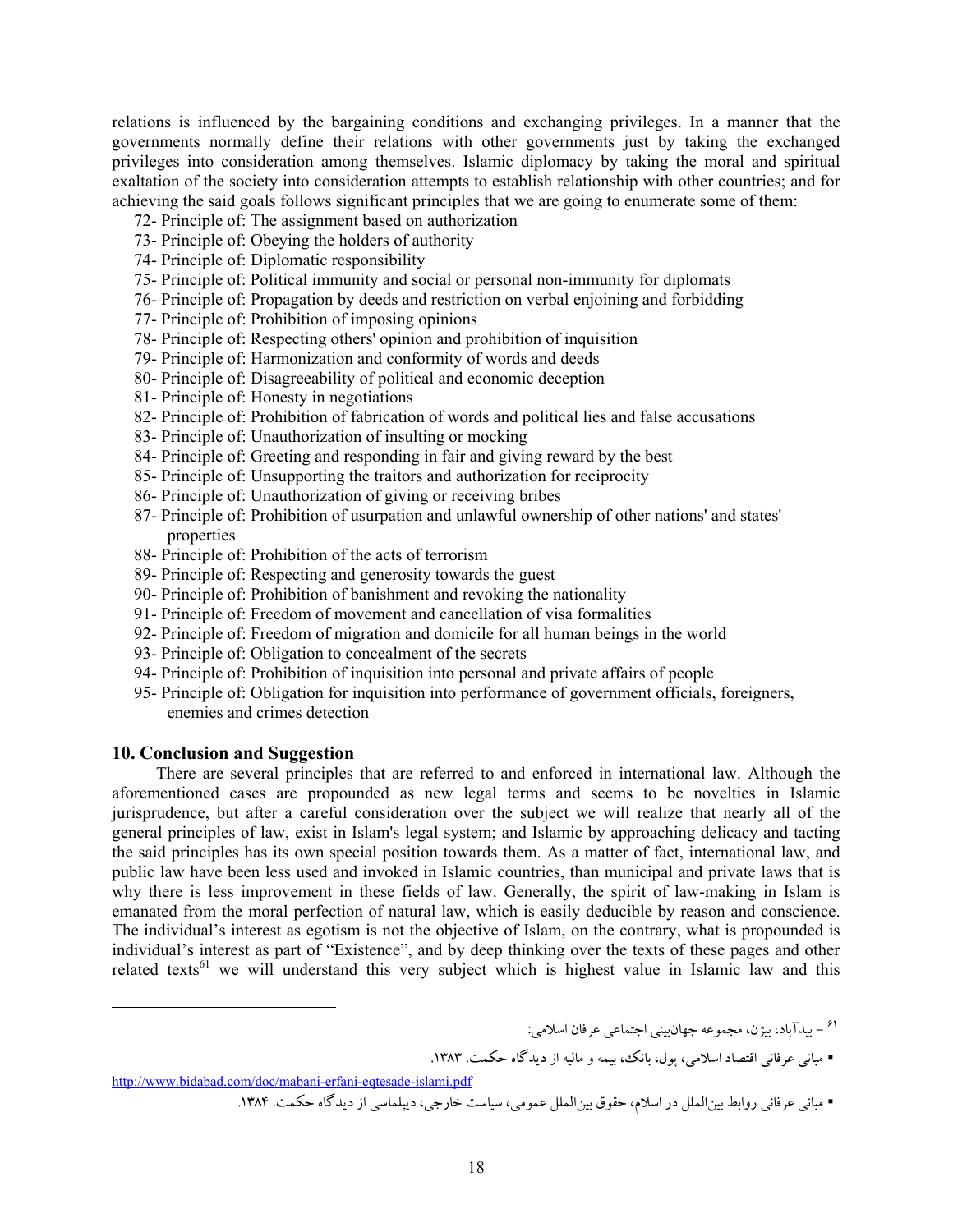standpoint is the most essential distinction between statutes of contemporary world and Islamic law.

The conventional states in the world always make their foreign policy in such a way that in contrast to the other nations' interests could maximize their own national interests. In Islam, the terms of nationality and ethnicity as well as national and ethnic interests do not conform to the conventional definitions. Islam follows that kind of policy which secures the expediencies and interests of the whole humankind, and Islam belongs to all humankind rather than Muslims alone.

Diplomatic procedures in Islam are superior to material process of exchanging privileges. The Islamic government basically does not take other countries as the sources of acquiring profit. On the contrary, they will be taken as brothers and/or neighbors for establishment of relations. The brotherly and neighborly tasks are quite different from national and international mutual understanding and friendship as defined in today's world that are all based on martial concerns. Of course, the material things and economy are not precluded by Islam but they are not the main goal of relationship. In other words, material things and economy are used as means for spiritual and moral exaltation of the society and they are not used just for the welfare and bodily pleasures, in Islam. Whereas in international relations of global system, the attention is only focused on acquiring material things so that morality and spirituality are trampled down by economic concerns.

Undoubtedly, development of this approach needs more elaborations and as the extent of this research increases its results will have more publicity. Establishing an institution for research and compilation of public international law declaration with accession to libraries, international texts, reputable international consultants, distinguished scholars, lawyers, political experts, specialized translators of different languages and holding seminars for discussion and debate on the subject is a good step to elaborate the new international relations arrangements and order.

# **11. References**

62 حضرت حاج دكترنورعلي تابنده، مجموعه مقالات فقهي– اجتماعي، انتشارات حقيقت، ،1380 تهران.

http://www.sufism.ir

- 63 حضرت حاج سلطانحسين تابنده، نظرمذهبي به اعلاميه حقوق بشر، انتشارات صالح، چاپ دوم، ،1354 تهران. http://www.sufism.ir
- حضرت حاج سلطانحسين تابنده، چهل گوهرتابنده، منتخبي از سخنرانيهاي حضرت حاج سلطانحسين تابنده گنابادي، .تهران ،1383 ،آشنا انتشارات <sup>64</sup> http://www.sufism.ir
- حضرت حاج ملاّ علی بیدختی گنابادی، صالحیّه، چاپ دوم، چاپخانهٔ دانشگاه تهران، ۱۳۴۶. چاپ سوّم ۱۳۵۱، تهران.<sup>۶۵</sup> http://www.sufism.ir

 http://www.bidabad.com/doc/mabani-erfani-ravabet-beynolmelal.pdf مباني عرفاني علوم سياسي در اسلام، سياست، حكومت، ولايت از ديدگاه حكمت، .1388 http://www.bidabad.com/doc/mabani-erfani-oloome-siasi.pdf مباني عرفاني حقوق در اسلام، حقوق تطبيقي، نظامهاي حقوقي، حقوق جزا از ديدگاه حكمت، .1388 http://www.bidabad.com/doc/mabani-erfani-hoqooq.pdf مباني عرفاني حقوق اساسي در اسلام، فلسفه حقوق، حقوق فردي، حقوق عمومي از ديدگاه حكمت، .1388

http://www.bidabad.com/doc/mabani-erfani-hoquqe-asasi.pdf<br>
<sup>62</sup> His Excellency Hājj Dr. Nūr-Ali Tābandeh, "A collection of social-jurisprudential articles", Haqiqat Publication, 2001, Tehran. <sup>63</sup> His Excellency Hājj Sultān Hussein Tābandeh, "Religious standpoints on Universal Declaration of Human Rights". Salih Publication, 2<sup>nd</sup> ed., 1975.<br><sup>64</sup> His Excellency Hājj Sultān Hussein Tābandeh. "Forty radiant jewel

Publication, 2004, Isfahan, Iran.

<sup>65</sup> His Excellency Hājj Sultān-Muhammad Beydokhti Gonābādi. "Salihiyeh", 2nd ed., Tehran University Publication, 1967, 3rd ed. 1972. Tehran.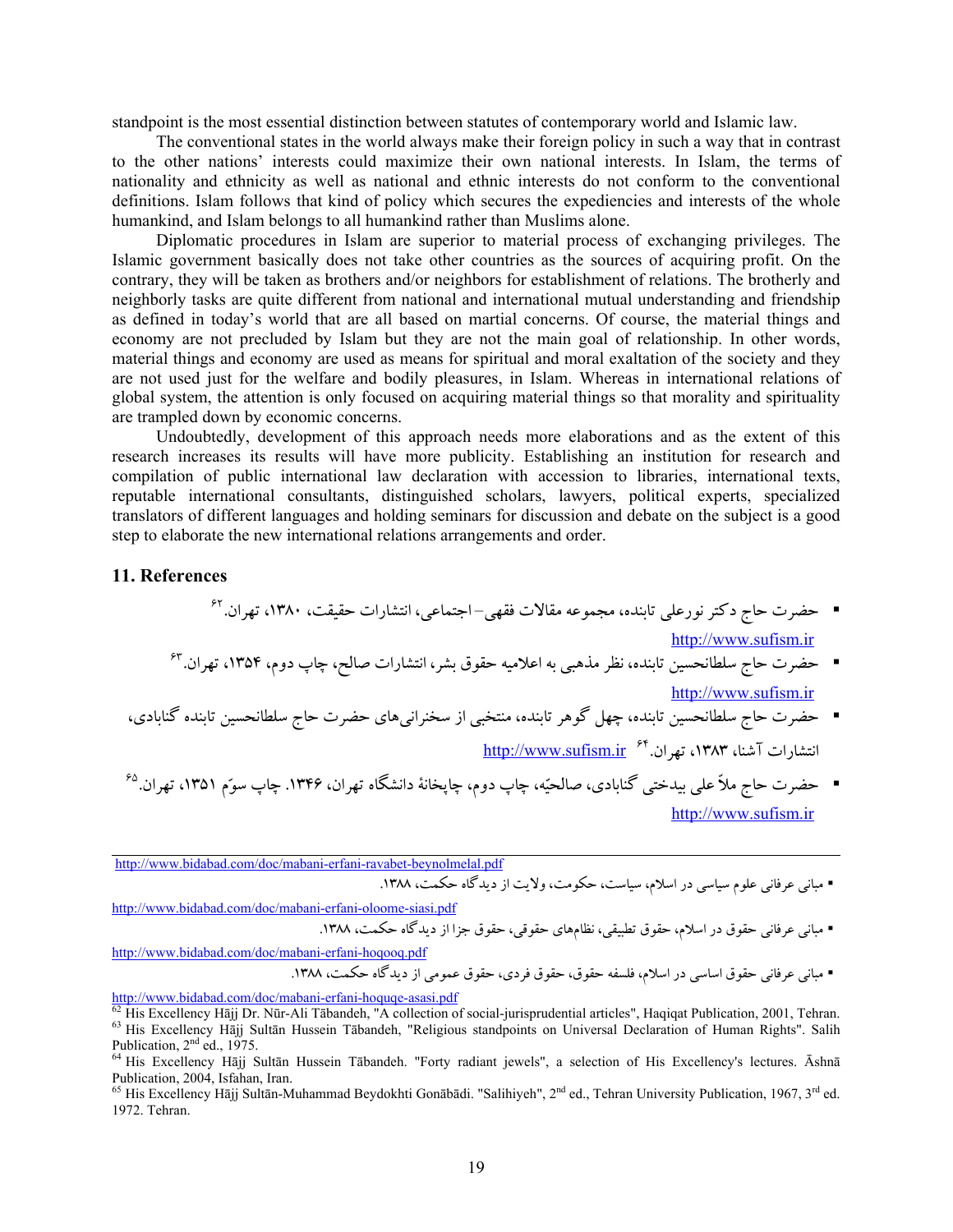- حضرت حاج ملاّ علي بيدختي گنابادي، ذوالفقار، در حرمت كشيدن ترياك، چاپ چهارم، انتشارات حقيقت، ،1382 .تهران <sup>66</sup> http://www.sufism.ir
- حضرت حاج سلطانحسين تابنده، رهنماي سعادت، ترجمة مقدمة تفسيربيان السعاده في مقامات العباده با هفت سوره،  $http://www.sufism.ir<sup>-8Y</sup>$ .1۳۴۲ - انتشارات حقیقت،
	- حضرت حاج ملاّ سلطانمحمد بيدختي گنابادي، سعادتنامه، تصحيح و تعليقات حسينعلي كاشاني بيدختي، انتشارات  $\frac{\text{http://www.sufism.ir}}{2}$  حقيقت، ١٣٧٩، تهران  $\frac{50}{2}$ 
		- 69 آلادپوش،علي، عليرضا توتوتچيان، ديپلمات وديپلماسي، انتشارات وزارت امور خارجه، ،1372 تهران.
- 70 بيدآباد، بيژن، مباني عرفاني اقتصاد اسلامي، پول، بانك، بيمه وماليه از ديدگاه حكمت. .1383 http://www.bidabad.com/doc/mabani-erfani-eqtesade-islami.pdf
- بيدآباد، بيژن، مباني عرفاني روابط بينالملل اسلامي، حقوق بينالملل عمومي، سياست خارجي، ديپلماسي از ديدگاه .1384 .حكمت <sup>71</sup> http://www.bidabad.com/doc/mabani-erfani-ravabet-beynolmelal.pdf

■ بيدآباد، بيژن، مباني عرفاني علوم سياسي در اسلام، سياست، حكومت، ولايت از ديدگاه حكمت، ١٣٨٨.<sup>٢٢</sup> http://www.bidabad.com/doc/mabani-erfani-oloome-siasi.pdf

- بيدآباد، بيژن، مباني عرفاني حقوق در اسلام، حقوق تطبيقي، نظامهاى حقوقي، حقوق جزا از ديدگاه حكمت، ١٣٨٨.<sup>7٢</sup> http://www.bidabad.com/doc/mabani-erfani-hoqooq.pdf
- بيدآباد، بيژن، مباني عرفاني حقوق اساسي در اسلام، فلسفه حقوق، حقوق فردي، حقوق عمومي از ديدگاه حكمت، http://www.bidabad.com/doc/mabani-erfani-hoquqe-asasi.pdf<sup>yt</sup>.
	- بيدآباد، بيژن،وعبدالرضا هرسيني، «تحليل فقهي- اقتصادي ربا در وامهاي مصرفي و سرمايهگذاري و كاستيهاي فقه متداول در كشف احكام شارع»، ۱۳۸۲.<sup>۷۵</sup> <u>http://www.bidabad.com/doc/reba9.html</u>

<sup>&</sup>lt;sup>66</sup> His Excellency Hājj Sultān-Muhammad Beydokhti Gonābādi. "Dhulfiqār, in prohibition of opium smoking". 4<sup>th</sup> ed., Haqiqat Publication, 2003, Tehran.

 $67$  His Excellency Hājj Sultān Hussein Tābandeh, "A Guide to prosperity", translation of the introduction to exegesis of Bayan-a-Sa'adah-fi-Maqamat-al-Ebadah with seven sūrahs, Haqiqat Publication, 1963.

<sup>&</sup>lt;sup>68</sup> His Excellency Hājj Sultān-Muhammad Beydokhti Gonābādi, "Sa'ādatnāmeh". Rectification and marginal notes by Hussein-Ali Kāshāni Beydokhti, Haqiqat Publication, 2000, Tehran.<br><sup>69</sup> Ālādpūsh, Ali and Ali-Reza Tūtūncheeyan. Diplomacy and diplomats. Institute of Publication and Printing of Ministry of

Foreign Affairs, 1993, Tehran.

<sup>&</sup>lt;sup>70</sup>- Bidābād, Bijan, Sufi foundations of Islamic economic, Usury, Banking, Insurance, Finance, a theosophy approach. Monetary and Banking Research Academy, Central Bank of Iran, 2003.

http://www.bidabad.com/doc/mabani-erfani-eqtesade-islami.pdf<br><sup>71</sup>- Bidābād, Bijan, <u>Sufi Fundations of Islamic international relations, public international law, foreign policy and diplomacy, a</u> theosophy approach, 2005. http://www.bidabad.com/doc/mabani-erfani-ravabet-beynolmelal.pdf<br><sup>72</sup>- Bidābād, Bijan, <u>Sufi Fundations of Political Science in Islam, Politics, Government, Velayat, a theosophy approach, 2009.</u>

http://www.bidabad.com/doc/mabani-erfani-oloome-siasi.pdf<br>
<sup>73</sup>- Bidābād, Bijan, <u>Sufi Fundations of Law in Islam, Comparative Law, Legal Systems, Criminal Law, a theosophy approach,</u>

<sup>2009.</sup> http://www.bidabad.com/doc/mabani-erfani-hoqooq.pdf<br>
<sup>74</sup>- Bidābād, Bijan, <u>Sufi Fundations of Constitutional Law in Islam, Law Philosophy, Individual rights, Public Law, a theosophy<br>
approach, 2009. http://www.bidab</u>

Bidābād, Bijan and Abdol-Reza Harsini. Religious-economic analysis of usury in consumption and investment loans and shortages of contemporary jurisprudence in finding the rules of religion legislator. Monetary and Banking Research Academy, Central Bank of Iran, 2003. http://www.bidabad.com/doc/reba9.html